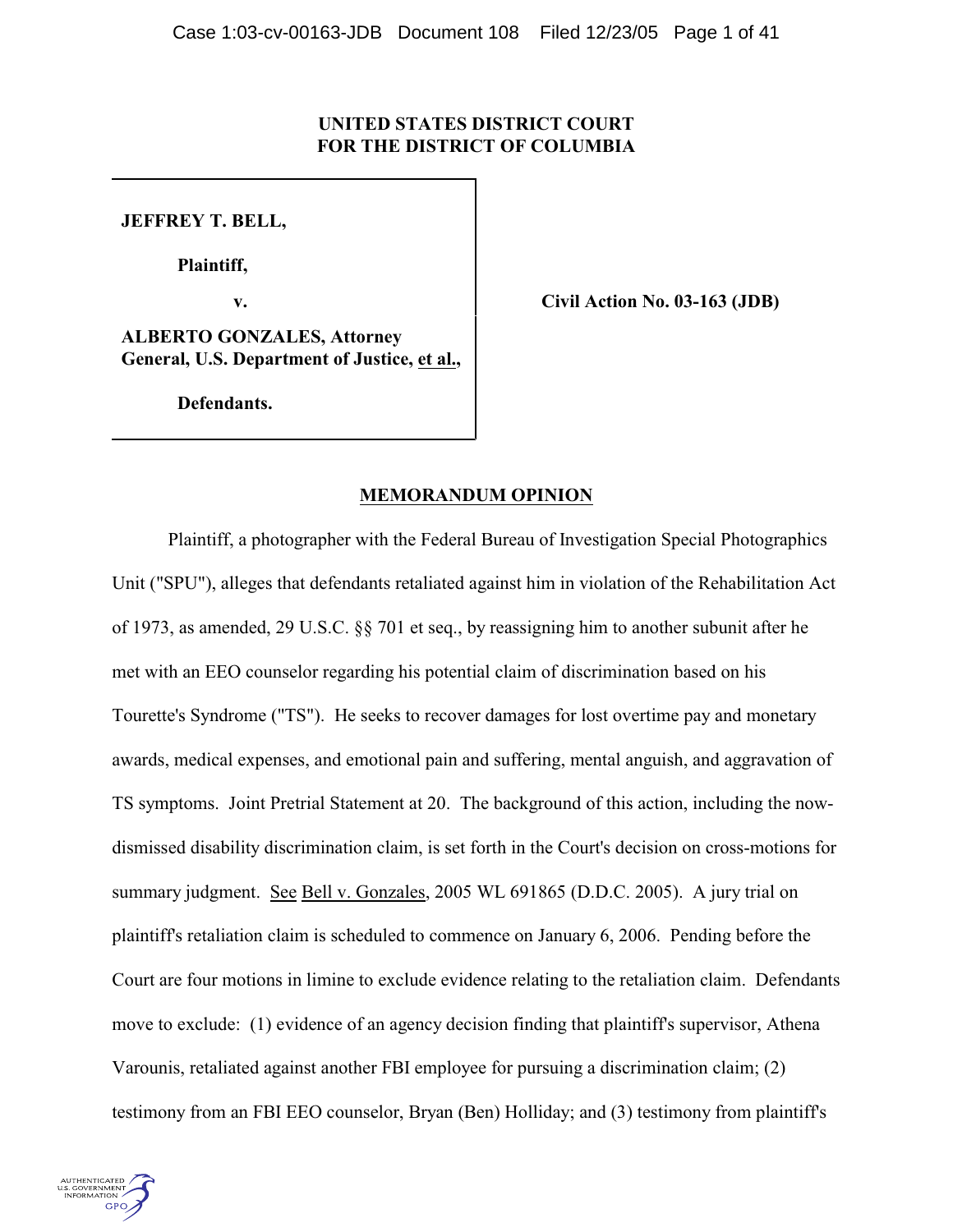expert witnesses, Dr. Anthony Rostain and Dr. Susan Calkins. Plaintiff moves to exclude evidence pertaining to two disciplinary proceedings involving plaintiff by the FBI Office of Professional Responsibility.

## **DISCUSSION**

### **A. Evidence Pertaining to Prior Finding of Retaliation by Athena Varounis**

Plaintiff intends to introduce evidence that Varounis retaliated against another employee subject to her supervision. This evidence consists of a final agency decision issued in April 2003 by a Department of Justice Complaint Adjudication Officer ("CAO"), finding that Varounis had retaliated against another SPU employee (Russell Kidd) on or about January 12, 2001, for contacting an EEO counselor and filing an EEO grievance against her. See Department of Justice Final Agency Decision at 15-19 (Apr. 11, 2003) (Defs. Mot. in Limine [#86], Ex. 1) ("DOJ Final Agency Decision"); see also Mem. from Kidd to Holliday at 1 (Jan. 12, 2001) (Defs. Mot. in Limine [#86], Ex. 2).<sup>1</sup> Kidd had applied for another position within SPU offering greater pay, was not selected, and then met with an EEO counselor and filed a grievance alleging disability discrimination. DOJ Final Agency Decision at 1-2. The retaliation consisted of cancellation of two training trips that Kidd had been scheduled to attend. Id. at 15. Plaintiff also intends to question Varounis about the prior finding of retaliation. Plaintiff proffers that the evidence is relevant to show Varounis' retaliatory intent and motive as to those persons who engage in protected EEO activity.

 $\frac{1}{1}$  Because there are four pending motions in limine, the court will refer to the briefs by docket number in brackets to facilitate identification of the referenced motions and exhibits.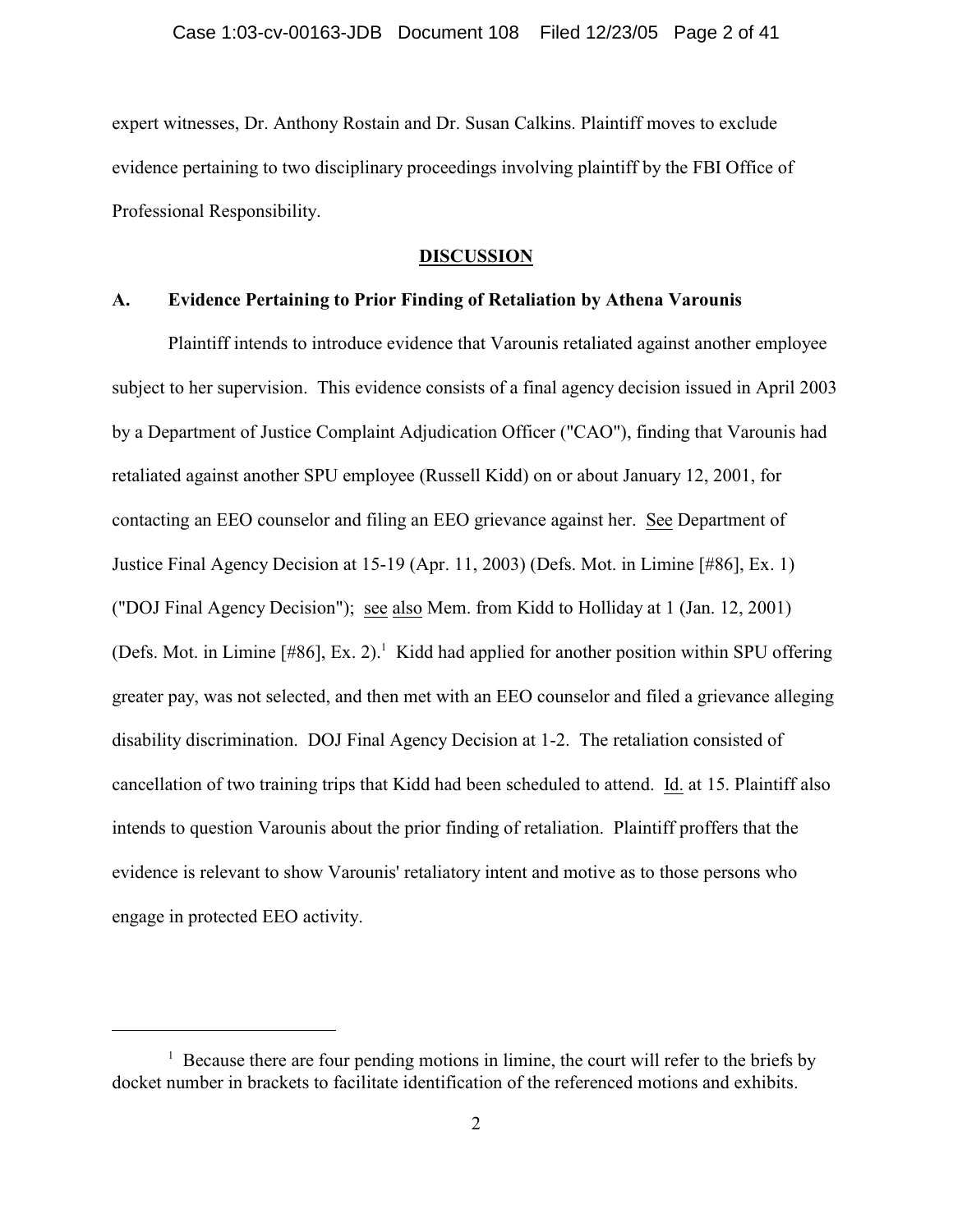## Case 1:03-cv-00163-JDB Document 108 Filed 12/23/05 Page 3 of 41

Defendants contend that the evidence should be excluded pursuant to Rule 404(b) because it is offered only to show that Varounis has a propensity to retaliate against others, rather than to show motive or intent. In the alternative, defendants assert that even if the final agency decision is legitimate "other acts" evidence showing her motive or intent, it should be excluded because it fails to meet the requirement that the "other acts" be of the same character and type of discrimination and also because it lacks probative value under Rule 403 due to factual weaknesses in the decision.

It is well-established that other acts of discrimination or retaliation by an employer similar to the discrimination or retaliation charged are admissible to show an employer's motive or intent in a separate case. See Fredrick v. District of Columbia, 254 F.3d 156, 158-59 (D.C. Cir. 2001) (evidence that a supervisor had conducted other duties in a racially biased fashion was probative of whether supervisor's present action was motivated by racial discrimination); Miller v. Poretsky, 595 F.2d 780, 784-85, 788-96 (D.C. Cir. 1978) ("past acts of racial discrimination [are] relevant to prove [defendant's] motive in his actions towards [a different complainant]," notwithstanding "the risk of time-consuming collateral inquiries"); Coles v. Perry, 217 F.R.D. 1, 9-10 & n.5 (D.D.C. 2003) (applying this same principle to retaliation cases); see also Duckworth v. Ford, 83 F.3d 999, 1002 (8th Cir. 1996) ("Evidence that [defendant] had retaliated against someone else at about the same time and under similar circumstances is evidence from which the jury could reasonably infer that [defendant] had a similar motive or intent to retaliate against [plaintiff]"). But see Schrand v. Federal Pac. Elec. Co., 851 F.2d 152, 156 (6th Cir. 1988) (testimony by other employees of similar discriminatory acts by employer must be excluded because it is unfairly prejudicial). Here, plaintiff has articulated the motive and intent purposes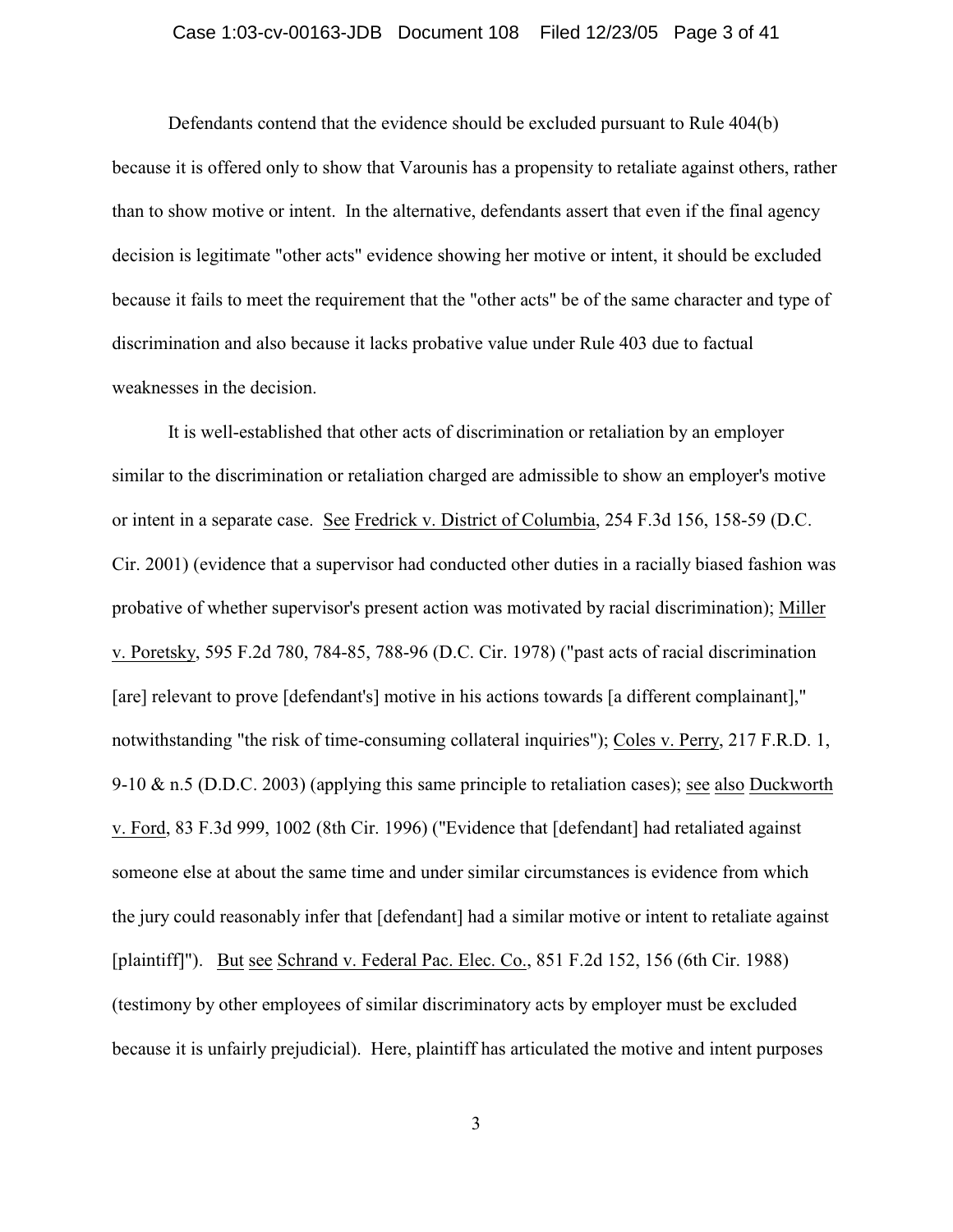## Case 1:03-cv-00163-JDB Document 108 Filed 12/23/05 Page 4 of 41

for which he proffers the evidence -- to show Varounis' motive and purpose, during the relevant time period, for taking actions against employees resorting to the EEO process. This is distinct from use of the evidence to show that Varounis simply has a propensity to retaliate against such employees. See Miller, 595 F.2d at 783 n. 1 (recognizing distinction between other discriminatory acts as propensity evidence in contrast to evidence showing motive of racial bias).

Although Rule 404(b) allows evidence of other acts of retaliation to show motive or intent, the proffered evidence must meet a threshold level of similarity. United States v. Long, 328 F.3d 655, 660-61 (D.C. Cir. 2003); see Coles, 217 F.R.D. at 10 ("other acts of discrimination, similar to the discrimination charged, perpetrated by a person accused of the same discrimination in the case on trial are admissible to prove motive and intent"); see also Duckworth, 83 F.3d at 1001 (holding, in First Amendment retaliation case, that evidence of "other acts" must be "similar in kind" to the events at issue) . "What matters is that the evidence be relevant to show a pattern of operation that would suggest intent and that tends to undermine the defendant's innocent explanation." Long, 328 F.3d at 661 (quotations omitted). Thus, the acts need only be closely related to the claim at issue, not identical. Id.

Here, the character and type of the retaliation in the Kidd matter is similar and close in time to the retaliation alleged by plaintiff in several respects. Kidd was an employee in the SPU who, like plaintiff, alleged disability discrimination, and met with an EEO counselor on the claim. DOJ Final Agency Decision at 16. Varounis was the supervisory official who took the alleged adverse action in Kidd's' case, as well as in plaintiff's case. Id. at 15. The alleged retaliatory actions were also roughly contemporaneous, taking place within three months of each other -- January 2001 in Kidd's case, and October 2000 in plaintiff's case. However, there are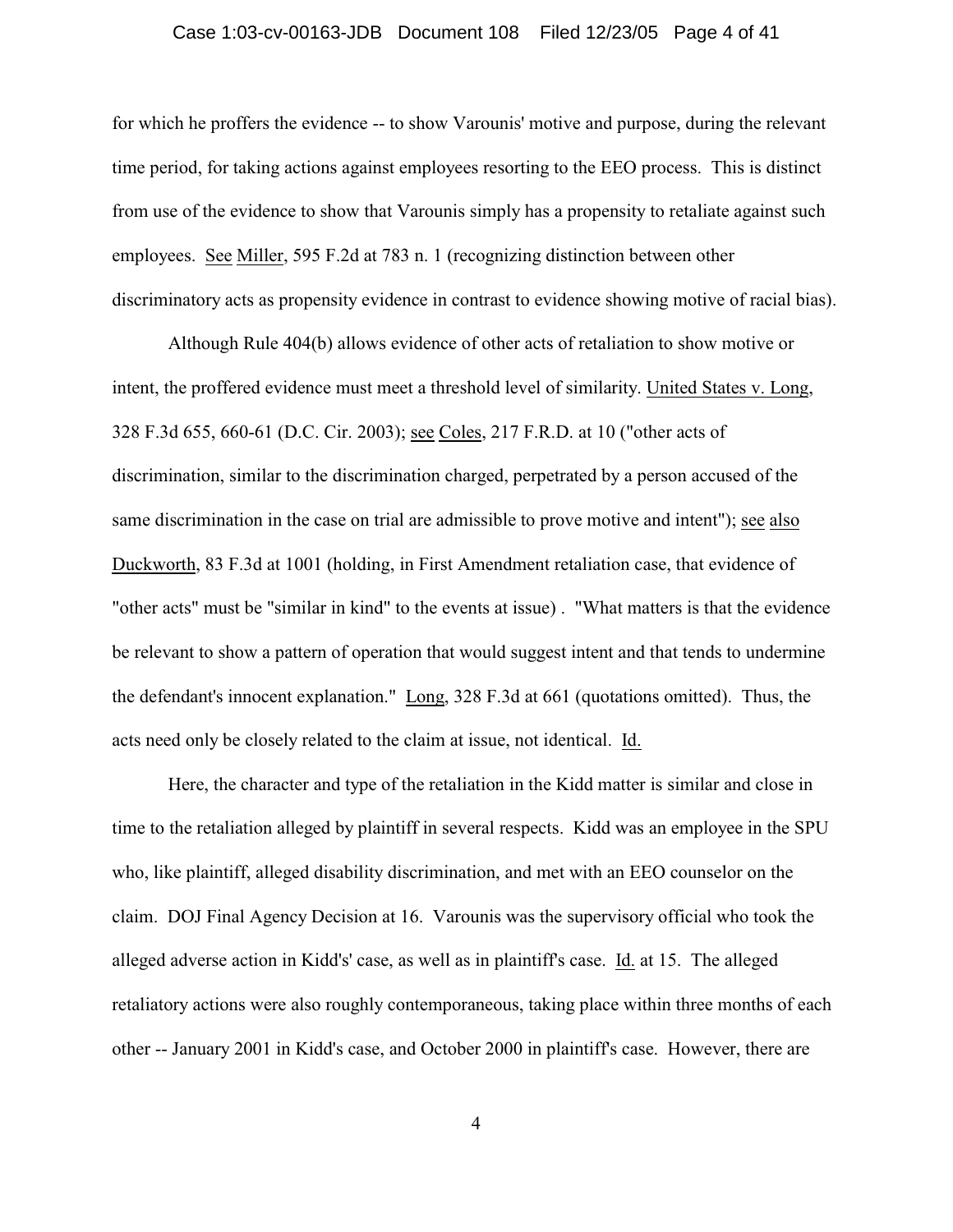## Case 1:03-cv-00163-JDB Document 108 Filed 12/23/05 Page 5 of 41

also significant differences in the two matters. In the Kidd matter, Varounis was the target of Kidd's disability discrimination complaint. In plaintiff's EEO matter, he identified his direct supervisor, Wayne Feyerherm, as the source of discriminatory treatment. See Bell Decl. ¶ 21 (Oct. 20, 2004) (Pl.s' Reply [#97], Ex. 4) ("I recounted my problems with Mr. Feyerherm to the EEO Counselor and asked for his reaction and advice."). Because Varounis was not the target of the disability discrimination allegations in plaintiff's initial EEO matter, she would be far less likely to have a motive to retaliate against plaintiff, thus diminishing the probative value of the Kidd matter in this case. Additionally, prior to the retaliation in the Kidd matter, Kidd had formalized his allegations by filing an EEO grievance against Varounis, whereas plaintiff's protected EEO activity was more preliminary in nature, $\alpha$ <sup>2</sup> consisting only of an informal meeting with the EEO counselor. This difference in the type of protected EEO activity -- one evincing a serious intent to pursue legal recourse, the other being exploratory -- also somewhat undermines the probative value of the Kidd matter in discerning Varounis' intent as to the reassignment of plaintiff. On balance, the Court finds the evidence of retaliation in the Kidd matter sufficiently similar to the retaliation alleged by plaintiff to make it, at least at first glance, probative of Varounis' state of mind toward employees engaging in EEO activity.

<sup>&</sup>lt;sup>2</sup> Plaintiff's contention that Kidd did not file an EEO grievance until after the alleged retaliation is contradicted by Kidd's own account of his actions. Mem. from Kidd to Holliday at 1 (Jan. 12, 2001) (Defs. Mot. in Limine [#86], Ex. 2) ("I sincerely believe that this action [denial of training-related travel] was in reprisal due to my filing of an EEO grievance on 12/21/2000 concerning alleged discrimination by UC Varounis."). The record does indicate, as plaintiff notes, that Kidd also filed a "formal complaint of discrimination" on January 24, 2001 (DOJ Final Agency Decision at 1), but that is not inconsistent with Kidd's statement to the EEO counselor -- signed the date of the alleged retaliation -- that he had filed an earlier grievance as well.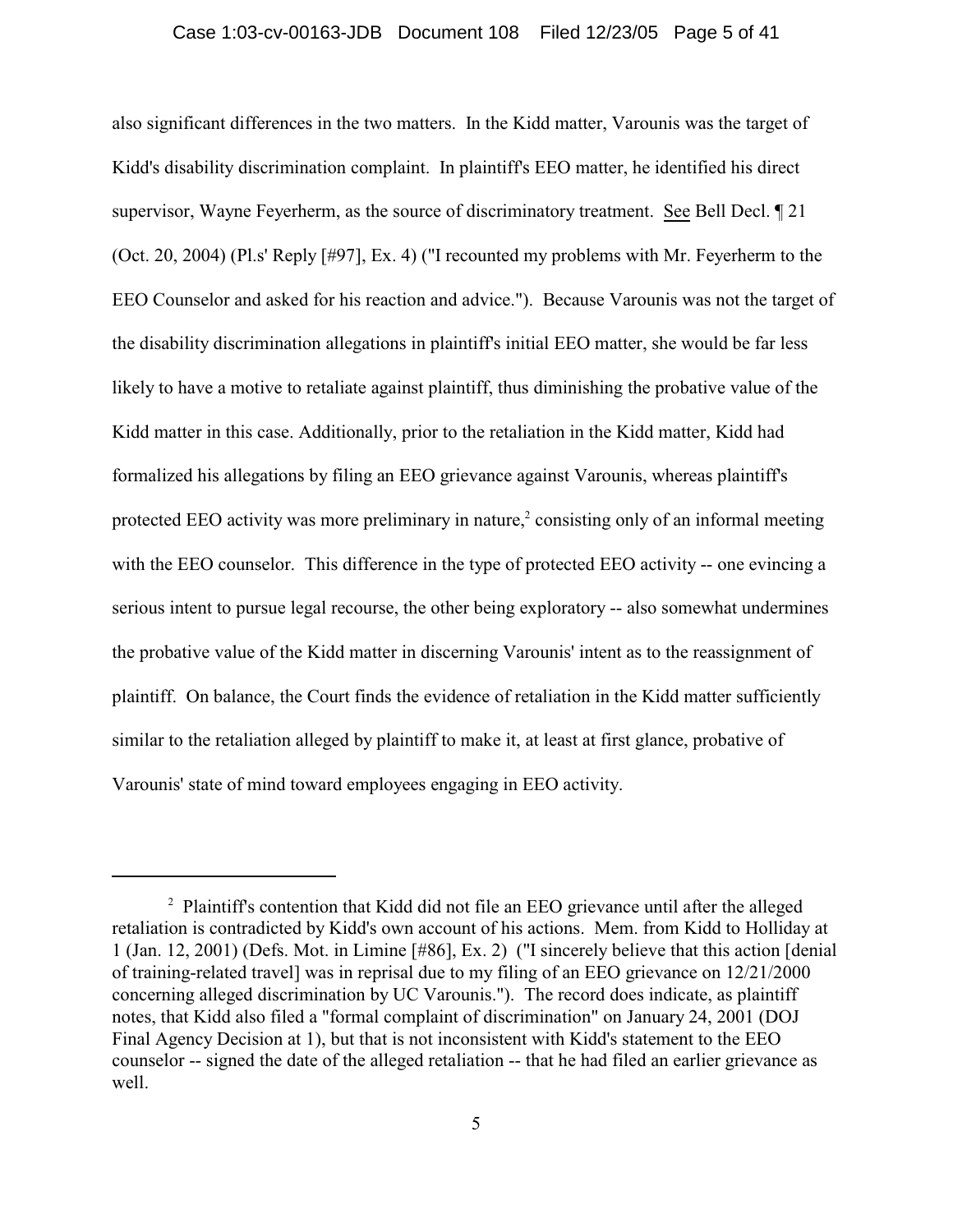## Case 1:03-cv-00163-JDB Document 108 Filed 12/23/05 Page 6 of 41

The probative value of the evidence pertaining to the Kidd matter, however, is diminished by deficiencies in the final agency decision. Before addressing those deficiencies, the Court first considers plaintiff's contention that an inquiry into the merits of the final agency decision is inappropriate because the decision is binding on the Department of Justice. Plaintiff and defendants both focus on the case law addressing the role of final agency decisions in federal civil actions that are brought by a complainant-turned-plaintiff as a result of the agency decision. Plaintiff relies on cases holding that a federal agency may not relitigate liability findings where a plaintiff seeks to enforce the administrative relief awarded by the agency. See Malcolm v. Reno, 129 F. Supp. 2d 1, 5 (D.D.C. 2000); Rochon v. Attorney General of the United States, 710 F. Supp. 377, 379 (D.D.C. 1989). Defendants rely on cases holding that final agency determinations of liability are not conclusive in the complainant's subsequent judicial action where the complainant contests the sufficiency of the administrative order -- either as to liability or scope of relief -- rather than seeking enforcement. See Scott v. Johanns, 409 F.3d 466, 469-70 (D.C. Cir. 2005); Chandler v. Roudebusch, 425 U.S. 840, 836 & n.39 (1976).

These cases do not provide direct authority on the scope of judicial inquiry into a final agency decision used as "other acts" evidence in collateral cases brought by separate plaintiffs, although the reasoning in these cases does provide some guidance. In Scott, the court of appeals explained, in the context of a plaintiff's challenge to the remedy portion of a Title VII final agency decision, that administrative findings of liability are not "conclusive," but rather may only be admitted as evidence at a trial de novo so that a "judicial finding" of liability can be made. 409 F.3d at 470. The court in Scott further explained that this result is reinforced by the Supreme Court's decision in Chandler, 425 U.S. at 836 & n.39, rejecting a deferential standard of review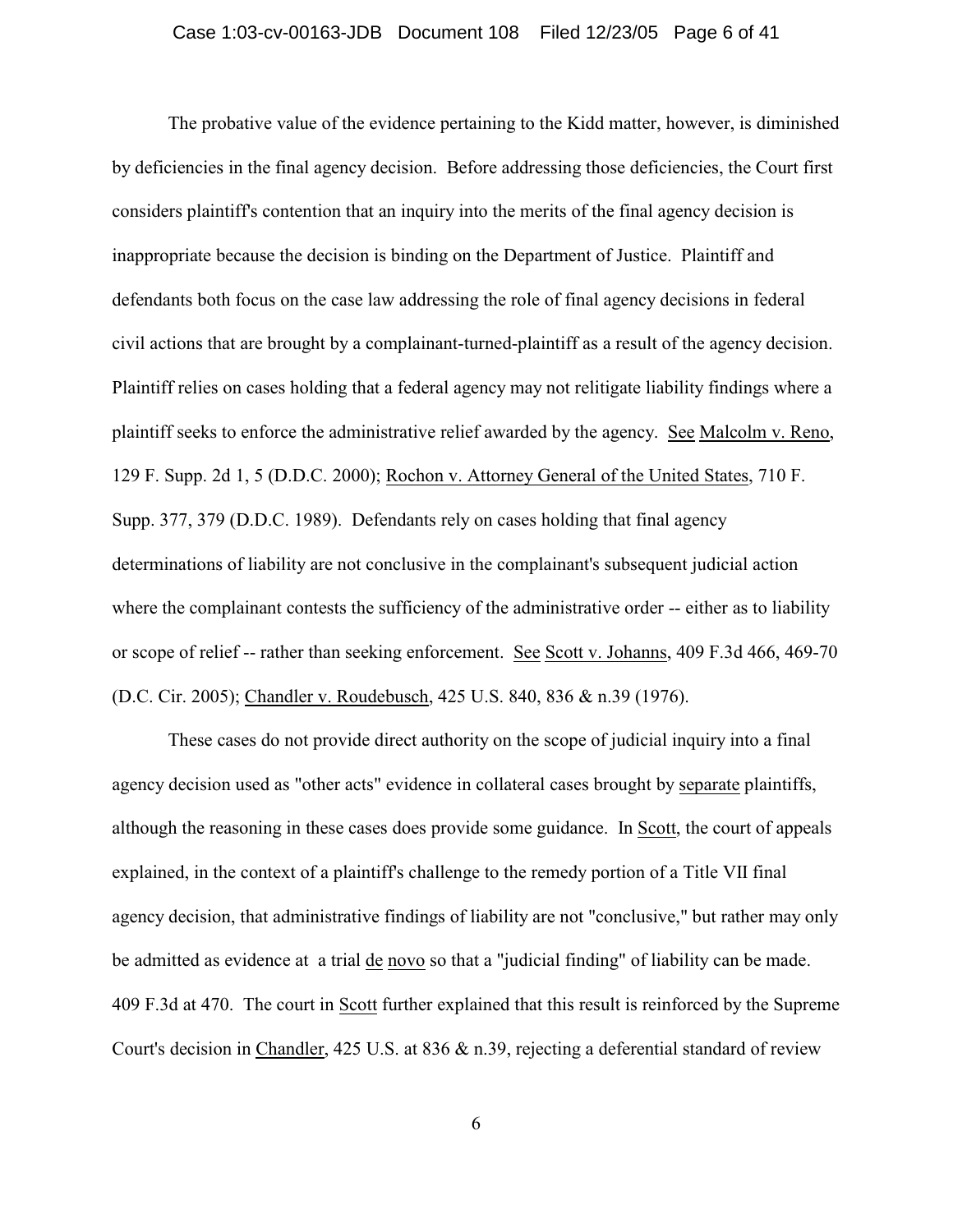## Case 1:03-cv-00163-JDB Document 108 Filed 12/23/05 Page 7 of 41

for final agency decisions adverse to complainants. See Scott, 409 F.3d at 470. Pursuant to Chandler, final agency decisions in favor of a federal employer may only be admitted as evidence subject to de novo review in the federal case involving plaintiff's allegations.<sup>3</sup> Id. This strongly suggests that a judge (and later a jury) should have the opportunity to consider independently whether the agency decision in a collateral federal civil action is supported by the evidence. Thus, consistent with Scott and Chandler, it is appropriate to inquire into the evidentiary basis of the collateral final agency decision in determining whether it is sufficiently probative for use as "other acts" evidence in a federal trial alleging retaliation.<sup>4</sup>

Cases addressing Rule 404(b) evidence in other analogous contexts also suggest that a court must consider the reliability of a final agency decision in determining its admissibility. For example, in Schneider v. City and County of Denver, 47 Fed. Appx. 517, 524-25 (10th Cir. 2002) (unpublished opinion), the court of appeals examined whether the district court had properly admitted two verdict forms indicating judgments of liability against the employer in other civil rights cases, and considered significant whether the district court had "considered the underlying

 $\beta$  In Chandler, the weight to be given to final agency decisions regarding discrimination arose in the context of a district court's entry of summary judgment in favor of a federal employer, based on deference to the agency decision finding no discrimination. 425 U.S. at 842- 43.

<sup>&</sup>lt;sup>4</sup> The cases cited by plaintiff in support of giving the final agency decision preclusive effect do not warrant a different result. In both Malcolm and Rochon, the courts held that where employees seek solely to enforce a favorable final agency decision and the relief awarded to them, courts have authority to enforce such final decisions without engaging in a trial de novo. 129 F. Supp. 2d at 5; 710 F. Supp. at 379. As Scott later noted, the enforcement context is deemed to warrant a standard of review limited to determining simply whether the employing agency has complied with the administrative disposition. See 409 F.3d at 469. Nothing in Malcolm or Rochon suggests extending that limited review to cases where another plaintiff seeks to use a distinct final agency decision as evidence of a discriminatory or retaliatory motive -- and indeed, the rationale of Scott, as discussed above, counsels against such an extension.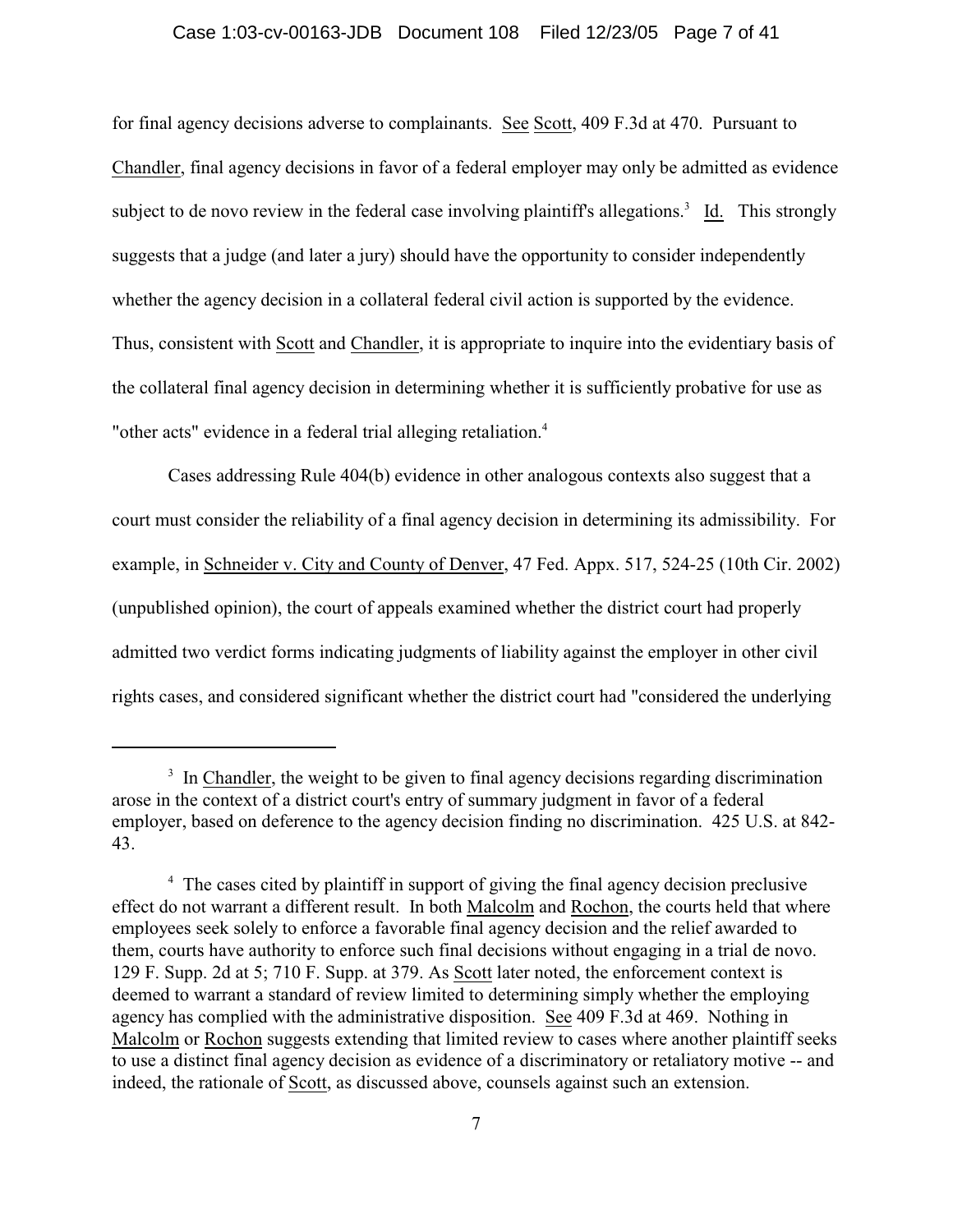## Case 1:03-cv-00163-JDB Document 108 Filed 12/23/05 Page 8 of 41

facts and procedural posture of each action."<sup>5</sup> Id. at 524. In Coles v. Perry, the district court excluded a recommended EEOC decision because, inter alia, the jury would be "asked to accept the EEOC's assessment of the credibility of witnesses . . . that the jury will never see or hear." 217 F.R.D. at 10. This factor weighs even more heavily in the context of a final agency decision that plaintiff seeks to have treated as a concession by defendants. These cases thus further support the conclusion that the court may inquire into the evidentiary basis of a final agency decision in determining whether it is sufficiently probative for use as "other acts" evidence in a collateral federal civil action.

Turning now to the merits of the Kidd final agency decision that plaintiff seeks to introduce, the Court focuses on the CAO's heavy reliance on one employee's statement that Varounis had once said, in reference to Kidd's EEO activity, "if he wants to play hardball, so can I." DOJ Final Agency Decision at 15, 17, 18. The employee, Mark Waddell, however, was not present when Varounis allegedly made the statement, and the person he identified as his source, Barry King, submitted a sworn statement that "Varounis did not say this to me," and that he "did not recall telling Mr. Waddell" that Varounis made such a statement. King Affidavit at 3 (Defs. Mot. in Limine [#86], Ex. 3) (emphasis added). The CAO acknowledged that King "did not recall" telling Waddell of such a statement, but did not address King's explicit denial that Varounis made the statement to him. On the contrary, the CAO appears to have rendered its decision based on the erroneous belief that the evidence showed King had not denied that Varounis made the statement. See DOJ Final Agency Decision at 18 ("[I]t would stand to reason

 $<sup>5</sup>$  Although the district court had done so, the Tenth Circuit nonetheless found the</sup> admission of the verdict forms to be error, reasoning that "a verdict form, standing alone" is not direct or circumstantial evidence of liability. Schneider , 47 Fed. Appx. at 524.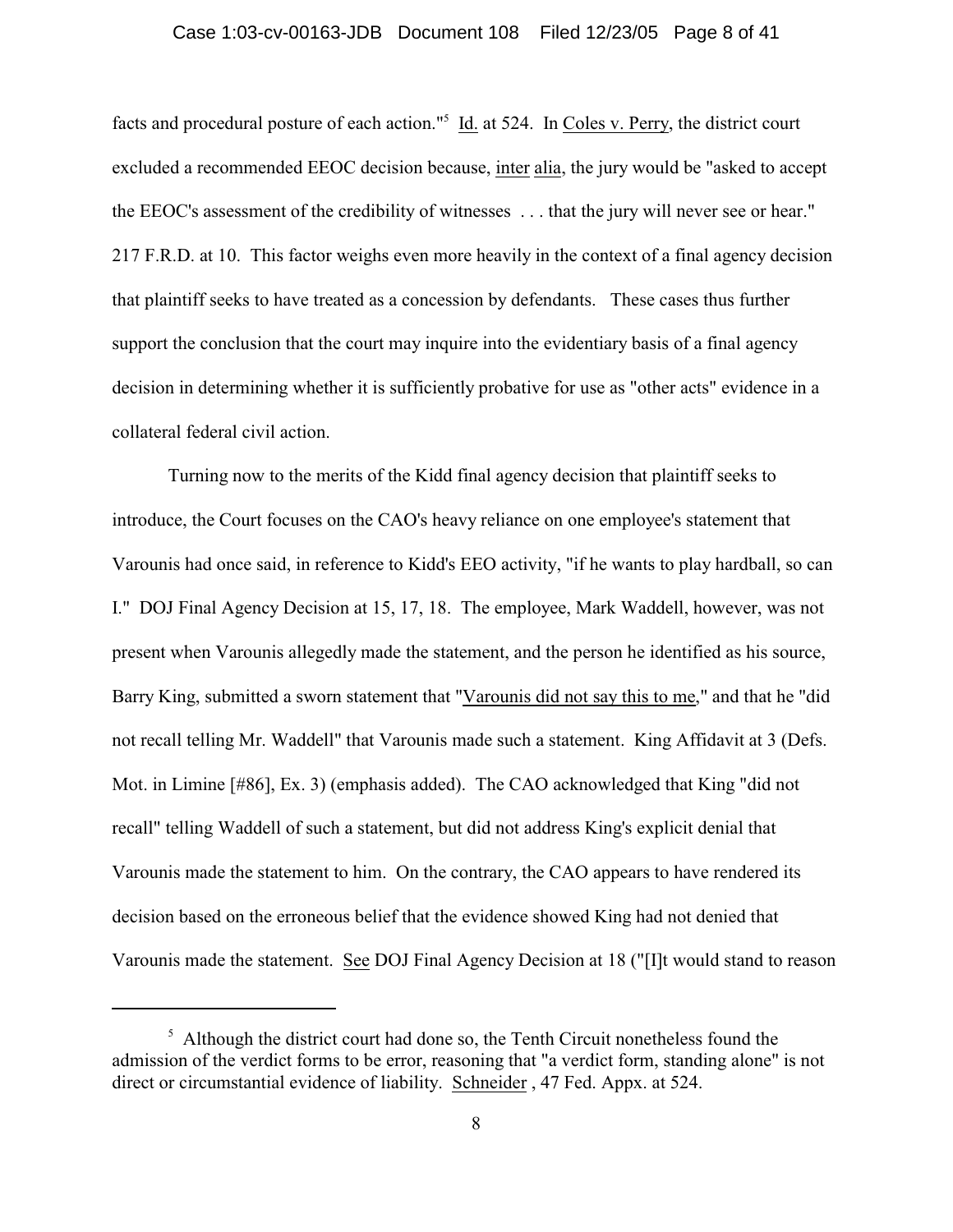## Case 1:03-cv-00163-JDB Document 108 Filed 12/23/05 Page 9 of 41

that King would deny that Varounis made the statement, rather than say he did not remember telling it to Waddell."). The CAO thus relied on King's statement that he "did not recall" telling this to Waddell as consistent with a finding that Varounis made the statement. See id. at 18 ("[N]othing in the record except Varounis' denial contradicted Waddell [about the 'hardball' statement attributed to Varounis]. King merely stated that he 'did not recall' telling Waddell that Varounis made a retaliatory statement."). Yet the only person in a position to have direct knowledge of the "hardball" statement (other than Varounis) was King, who denies that she said it. Although the agency decision relied on other factors to support the finding of retaliation, $\delta$  it suggests that the case was a close call. See id. (noting that the evidence "is not overwhelmingly in favor of complainant's reprisal allegations," but "it does offer more support for complainant's contentions than for management's explanations"). In light of the CAO's failure to weigh King's express denial, the Court finds that the probative value of the final agency decision is substantially undermined. Considering the limited similarity of the prior finding of retaliation, and the significant deficiencies in the CAO's consideration of the evidence, the Court finds that the probative value of the Kidd final agency decision is minimal.

The Court next considers whether the minimal probative value of the Kidd decision is sufficient to justify its admission into evidence under Fed. R. Evid. 403. In Title VII cases, as in other cases, relevant evidence may be excluded if the probative value is "'substantially outweighed by the danger of unfair prejudice, confusion of the issues, or misleading the jury.'" Fredrick, 254 F.3d at 159 (quoting Fed. R. Evid. 403). The danger of unfair prejudice is

 $6$  The other factors were the timing of Varounis's decision to cancel Kidd's training trips and the lack of corroboration for Varounis's stated legitimate reason for the cancellation. DOJ Final Agency Decision at 18.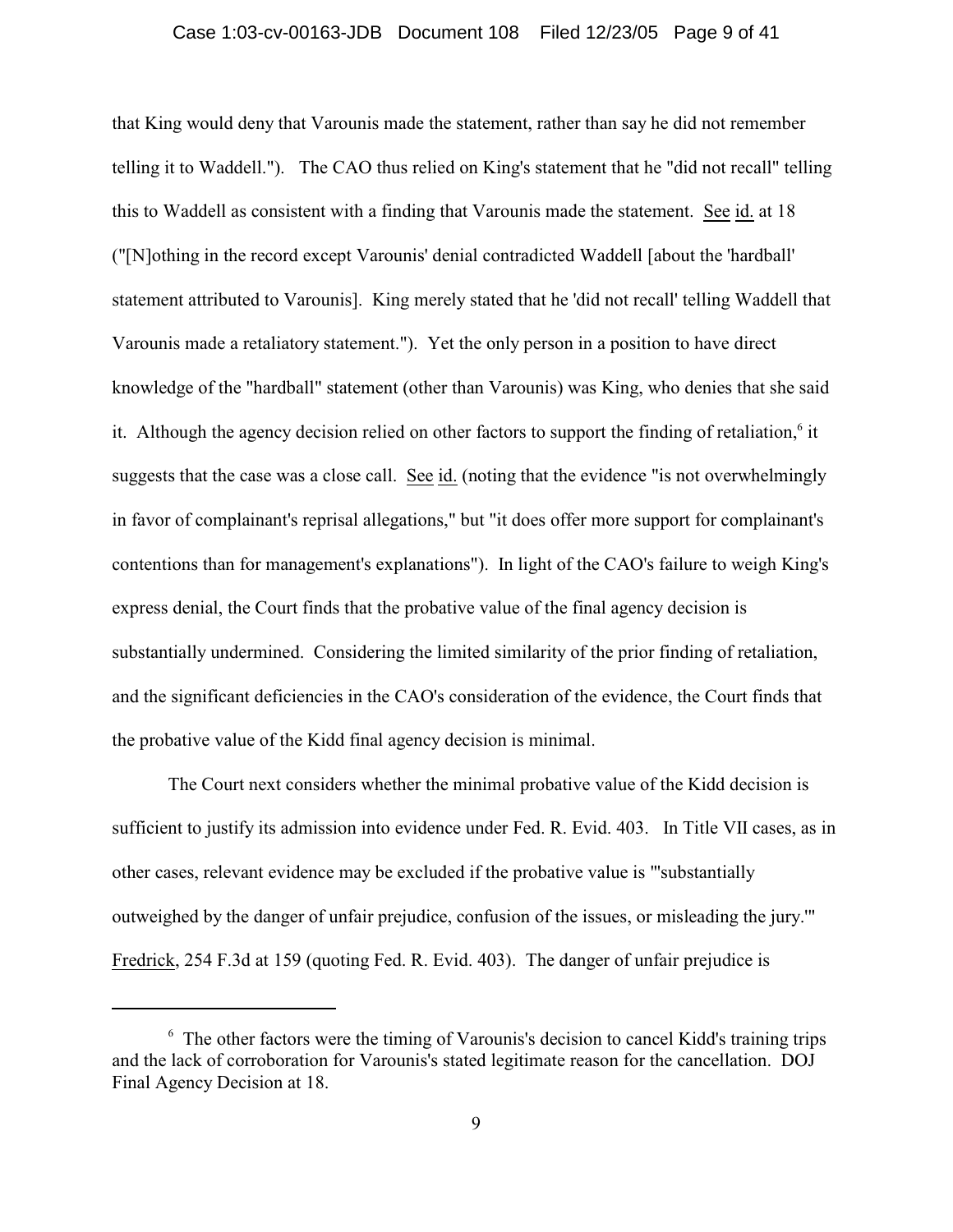## Case 1:03-cv-00163-JDB Document 108 Filed 12/23/05 Page 10 of 41

substantial where final agency decisions on Title VII liability are presented because a jury may find it "difficult to evaluate independently evidence of discrimination after being informed of the investigating agency's final results." Beachy v. Boise Cascade Corp., 191 F.3d 1010, 1015 (9th Cir. 1999); see EEOC v. Manville Sales Corp., 27 F.3d 1089, 1094 (5th Cir. 1994) (final agency determinations "stat[ing] the categorical legal conclusion that a violation has taken place" heighten the risk of unfair prejudice); see also Lang v. Kohl's Food Stores, Inc., 217 F.3d 919, 927 (7th Cir. 2000) (noting that there is "[d]oubtless . . . a risk that the jury would overestimate the significance of the EEOC's ruling; this is why such conclusions generally are not admitted (on behalf of either side) in jury trials"). There is, of course, no per se rule of exclusion of final agency decisions in discrimination or retaliation cases -- indeed, Chandler and Scott contemplate that courts may admit such evidence. However, on these facts, the Court finds that the danger of unfair prejudice is significant and outweighs the minimal probative value of the decision. The decision attributes a statement to Varounis that is highly inflammatory -- her intent to play "hardball" because an employee engaged in EEO activity. This is evidence any reasonable jury would find difficult to ignore, despite the analytically and factually flawed basis for that conclusion. Accordingly, the Court concludes that the final agency decision in the Kidd matter will be excluded under Rule 403, along with any other evidence pertaining to it (e.g., testimony from Varounis about the decision).

## **B. Testimony of Bryan (Ben) Holliday**

Plaintiff intends to call Holliday, the FBI EEO counselor whom plaintiff contacted on August 25, 2000, to testify as to (1) the content of his meetings in late 2000 with plaintiff and, separately, with SPU managers Athena Varounis and Tod Hildebrand, (2) "communications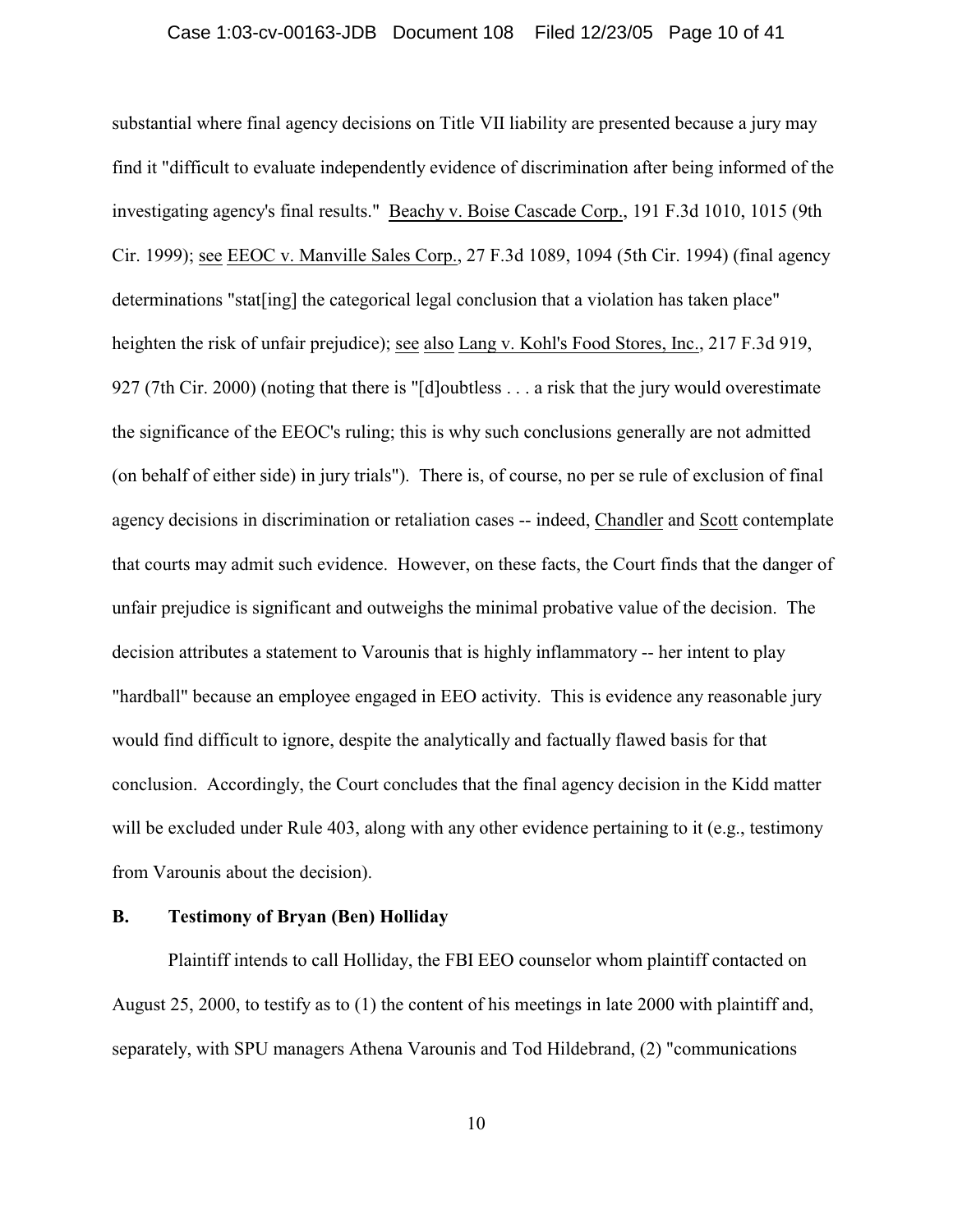## Case 1:03-cv-00163-JDB Document 108 Filed 12/23/05 Page 11 of 41

[Holliday] has had with plaintiff's counsel since this case was initiated," and (3) "as to whether, and if so why, he felt that he might be retaliated against or disadvantaged if he cooperated in executing a signed statement in support of [p]laintiff's case." Joint Pretrial Statement at 12. Plaintiff contends that the latter two categories of testimony are relevant to an atmosphere of retaliation at the FBI that would explain the prolonged nature of plaintiff's reassignment (three years) and also shed light on the credibility of any FBI employee called as a witness.<sup>7</sup> As to the first category, plaintiff contends that the content of the 2000 meetings is relevant to establish that Hildebrand and Varounis were aware of his protected EEO activity at the time Varounis reassigned him -- a matter that is in dispute.

Defendants move to exclude the entirety of Holliday's testimony as irrelevant and unfairly prejudicial pursuant to Fed. R. Evid. 402, 403, 404 and 701, and also contend that it should be excluded for untimely disclosure and because much of it constitutes inadmissible hearsay. The Court first addresses whether testimony regarding an atmosphere of retaliation or Holliday's subjective fear of retaliation is admissible as "other acts" evidence under Rule 404(b), and concludes it is not. As indicated by the discussion of the case law above, evidence of specific incidents of retaliation by the same supervisor against persons engaging in protected activity may be relevant to show motive. However, to be relevant to prove motive or intent, the "other acts" evidence also must be similar to the retaliation alleged.

Here, the proffered Holliday testimony does not address any specific incident or threat of retaliation, much less one that is similar to the alleged retaliation against plaintiff. It addresses

 $\frac{7}{7}$  Plaintiff has clarified that he would not seek to elicit "lay opinion" or "prior bad acts" testimony based on Holliday's involvement, as an EEO counselor, in other cases. Pl.'s Opp.[#88] at 5 n.4.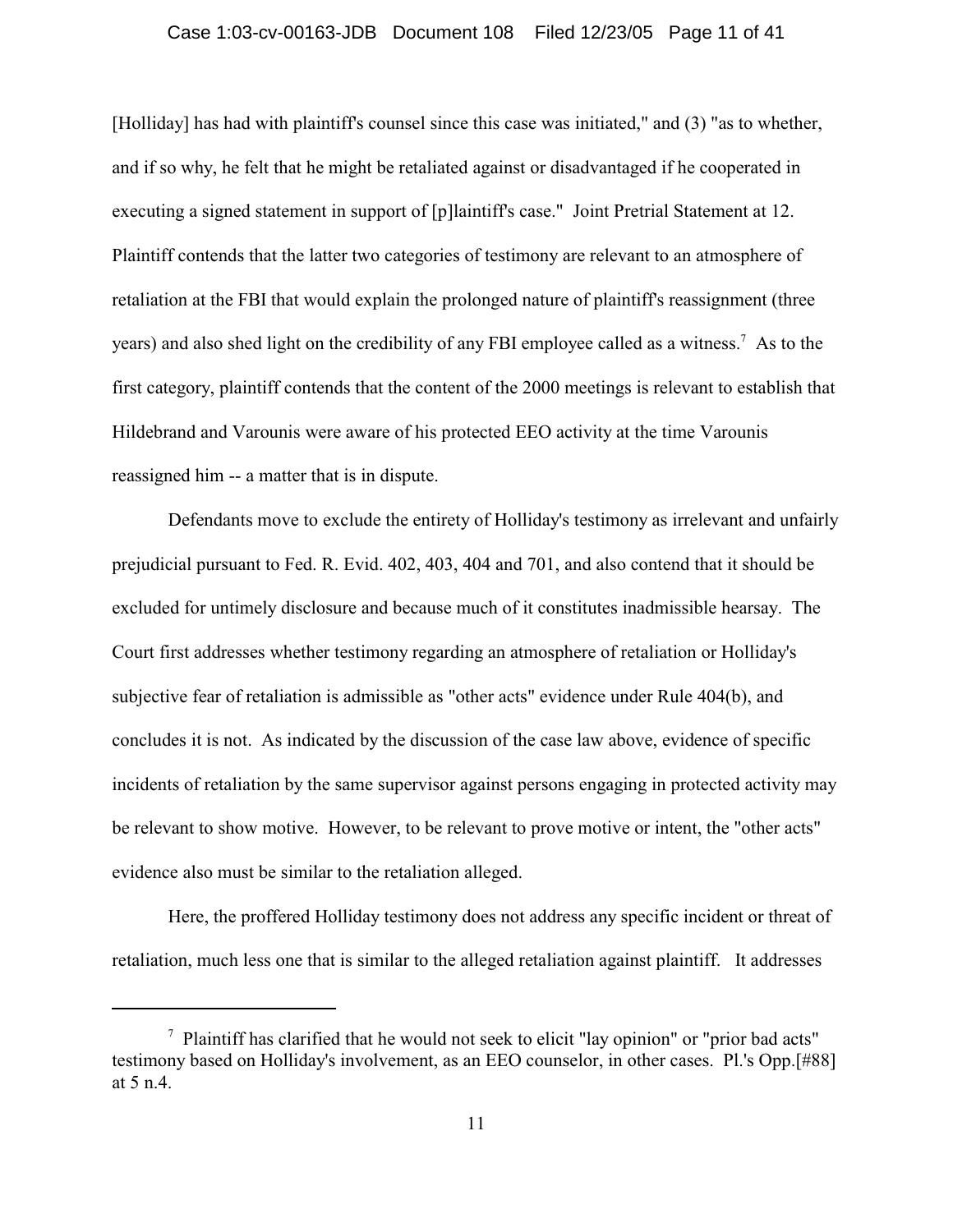## Case 1:03-cv-00163-JDB Document 108 Filed 12/23/05 Page 12 of 41

only a generalized subjective fear of retaliation if he assists in plaintiff's case -- a fear not tied to any specific person or office. See Email from Holliday to Marshall (Sept. 11, 2004) (Pl. Opp. [#88], Ex. 3) (declining to sign declaration despite counsel's assurance of legal protection from retaliation, stating "you may be wise in the ways of the world but not in the ways of the federal system"). Indeed, Holliday has never worked in plaintiff's office (the Special Photographics Unit, or SPU) nor for Varounis, and he has submitted a declaration stating that he has not been threatened with retaliation. Holliday Decl. ¶¶ 19-20 (dated Sept. 27, 2005) (Defs. Mot. in Limine [#83], Ex. 1). Having read Holliday's email and declaration, the Court concludes that Holliday's generalized subjective fear is not probative of whether Varounis or others in her management chain acted with a retaliatory motive in the reassignment at issue. Therefore, the Court excludes it as irrelevant under Rules 401 and 404(b).

Defendants' remaining objection to Holliday focuses on his anticipated testimony regarding the contents of his meetings in late 2000 with plaintiff, Varounis, and Hildebrand. Defendants contend that the proffered testimony is not relevant to whether plaintiff's reassignment was retaliatory because Holliday had no personal knowledge of the reassignment decision and had no contact with Varounis or Hildebrand until after the reassignment had already occurred. See Holliday Decl. ¶¶ 8-12. Plaintiff responds that Holliday's testimony about the meetings is relevant because it sheds light on whether Varounis had knowledge of plaintiff's protected EEO activity prior to making the reassignment decision on October 5, 2000, and thus whether she had a motive for retaliation. Holliday is expected to testify that, on August 25, 2000, he advised plaintiff to contact his supervisors, Varounis and Hildebrand, to work out his claims of unfair treatment informally, and that on the date of the reassignment, October 5, 2000, plaintiff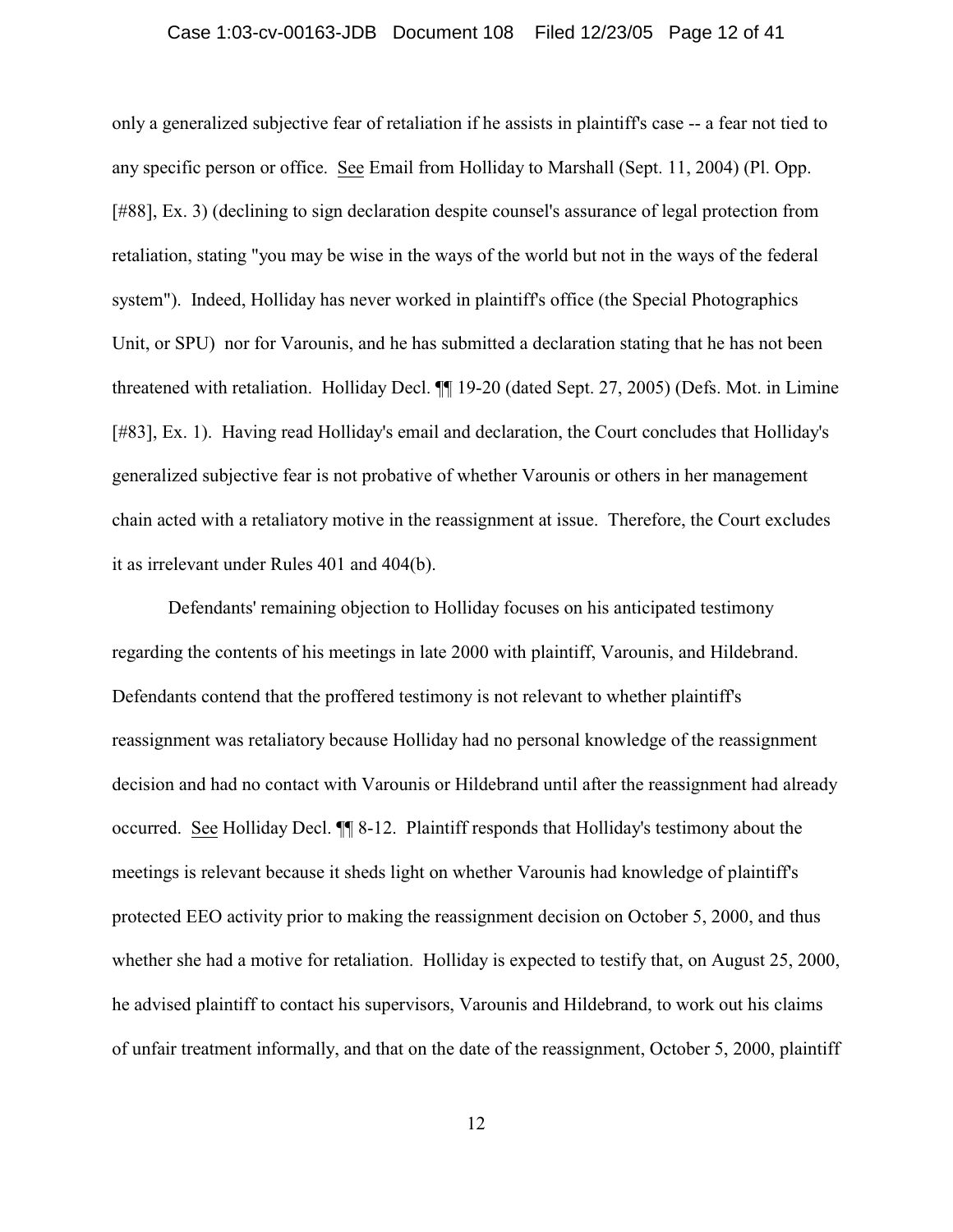#### Case 1:03-cv-00163-JDB Document 108 Filed 12/23/05 Page 13 of 41

contacted him again, discussing the details of his meeting with Hildebrand as a past event. This part of the Holliday testimony, combined with testimony from Hildebrand that his practice is to relay staff complaints to supervisors, would provide evidence upon which a jury could conclude that Varounis had knowledge of the protected EEO activity prior to the reassignment decision. The proffered testimony serves to fill an important void in how and when, according to plaintiff's theory of the case, Varounis acquired knowledge of plaintiff's protected activity prior to the reassignment decision. That Holliday was not involved in the reassignment decision is beside the point. The proffered testimony makes the existence of a fact -- the timing of Varounis's knowledge -- more probable than it would be without the evidence, and thus, it is relevant under Fed. R. Evid. 401.

Relevance alone, however, is not sufficient for its admissibility. Defendants also object to Holliday's testimony to the extent it calls for hearsay -- though not identifying which of Holliday's out-of-court statements would be hearsay. The Court presumes that the hearsay objection is to Holliday's proffered testimony about Bell's statement to him regarding Bell's meeting with Hildebrand, since most, if not all, of Holliday's testimony as to his own statements at the late 2000 meetings would not constitute hearsay under Rule  $801(d)(2)(C)$  or (D).<sup>8</sup> Bell's

 $8$  Rule 801(d) states: "A statement is not hearsay if -- (2) Admission by party-opponent. The statement is offered against a party and is . . . (C) a statement by a person authorized by the party to make a statement concerning the subject, or (D) a statement by the party's agent or servant concerning a matter within the scope of the agency or employment, made during the existence of the relationship." Defendants already have submitted a declaration signed by Holliday recounting his own statements at the late 2000 meetings, indicating that they have authorized him to make a statement to the court on those subjects under subsection (C). See Holliday Decl. (dated Sept. 27, 2005). Moreover, Holliday is a "servant" of the defendants and his statements at those meetings concern a matter within the scope of his employment under subsection (D).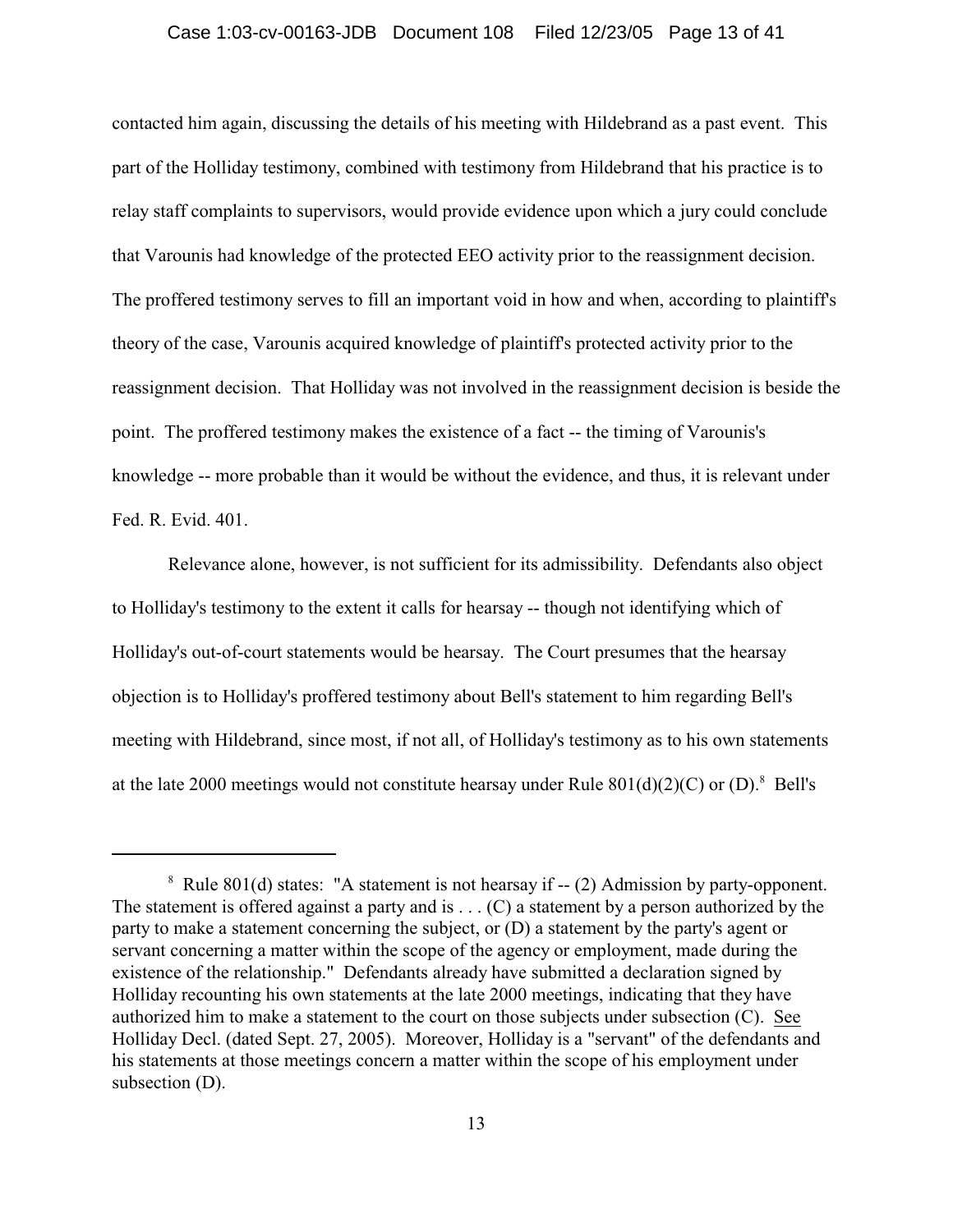## Case 1:03-cv-00163-JDB Document 108 Filed 12/23/05 Page 14 of 41

statements to Holliday are clearly hearsay, as plaintiff concedes, because they are Bell's out-ofcourt statements offered in evidence, through Holliday, to prove that Bell met with Hildebrand prior to the reassignment decision. Plaintiff contends, however, that Bell's hearsay statements fall within the residual hearsay exception of Fed. R. Evid. 807 because Bell made those statements under circumstances that make fabrication unlikely -- Bell was agitated and upset, having just been informed of his reassignment that day, and he provided details (such as his learning of Hildebrand's autistic son) that further buttress its trustworthiness. Rule 807, however, has more stringent requirements beyond mere indicia of trustworthiness. It provides:

A statement not specifically covered by Rule 803 or 804 but having equivalent circumstantial guarantees of trustworthiness, is not excluded by the hearsay rule, if the court determines that (A) the statement is offered as evidence of a material fact; (B) the statement is more probative on the point for which it is offered than any other evidence which the proponent can procure through reasonable efforts; and (C) the general purposes of these rules and the interests of justice will best be served by admission of the statement into evidence.

Here, plaintiff has established the materiality of the hearsay statement, and has pointed to some indicia of trustworthiness, but has not met his burden of establishing that "the statement is more probative on the point for which it is offered than any other evidence." Nor could he, considering that both plaintiff and Hildebrand may testify to the timing of plaintiff's meeting with Hildebrand, as well as to its substance. Furthermore, as this Circuit has held, the residual hearsay exception is "extremely narrow and require[s] testimony to be 'very important and very reliable." See United States v. Washington, 106 F.3d 983, 1001-02 (D.C. Cir. 1997) (quoting United States v. Kim, 595 F.2d 755, 766 (D.C. Cir. 1979)). The court further cautioned in Washington that the exception should be used "sparingly." Id. Considering the availability of other witnesses with personal knowledge of plaintiff's meeting with Hildebrand, the Court finds that Holliday's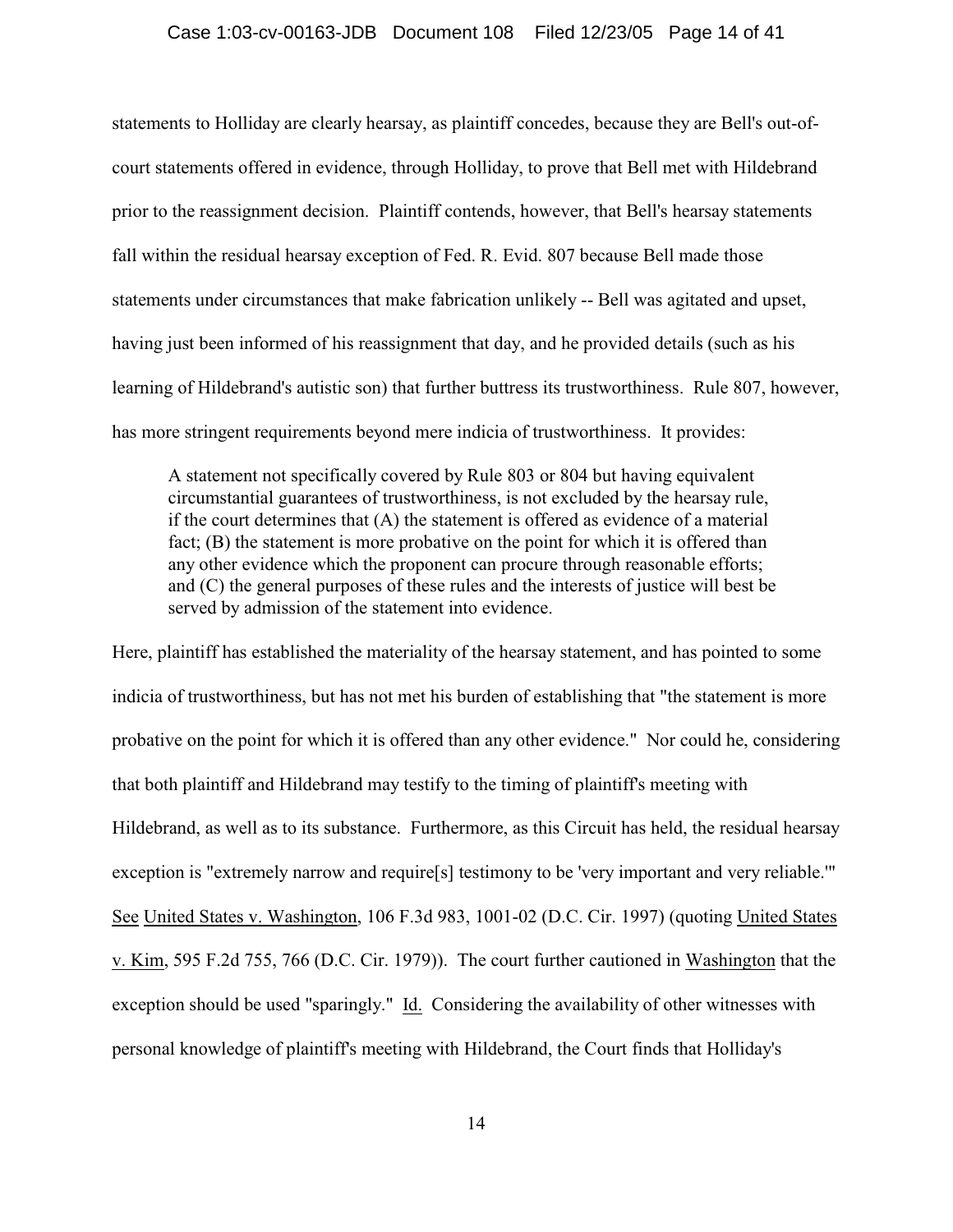## Case 1:03-cv-00163-JDB Document 108 Filed 12/23/05 Page 15 of 41

testimony as to Bell's out-of-court statements about the meeting are not admissible under the residual hearsay exception.

With these limitations on Holliday's testimony now established, the Court considers defendant's request to exclude the testimony pursuant to Fed. R. Civ. P.  $37(c)(1)$  because of plaintiff's failure to disclose Holliday as a witness until April 27, 2005, a year after the close of discovery. Exclusion of Holliday would be a significant sanction because it could diminish the persuasiveness of plaintiff's evidence in support of the timing of his meeting with Hildebrand - an important link in establishing Varounis' knowledge of his protected EEO activity. Factors that must be considered in determining the imposition of sanctions include "the resulting prejudice to the other party, any prejudice to the judicial system, and the need to deter similar misconduct in the future." Bonds v. District of Columbia, 93 F.3d 801, 808 (D.C. Cir. 1996).

Plaintiff contends that the sanction of exclusion of Holliday's testimony is inappropriate because there has been no prejudice to defendants from the late disclosure. Plaintiff asserts that, since the inception of the litigation, both parties have been keenly aware of Holliday's role as the EEO counselor with whom Bell met and that the information known to Holliday is welldocumented in the documents disclosed during discovery. He states that his omission of Holliday from his Rule 26(a)(1) disclosures was inadvertent, and went largely unnoticed because of the frequent mention of Holliday by both parties as one who had relevant information. Plaintiff also contends that he was unaware that defendants would dispute the timing of his meeting with Hildebrand until the briefing on the cross-motions for summary judgment, and plaintiff amended his Rule 26 disclosures a month after the Court ruled on the summary judgment motions -- eight months before the trial date. Plaintiff also points out that Holliday is a current FBI employee to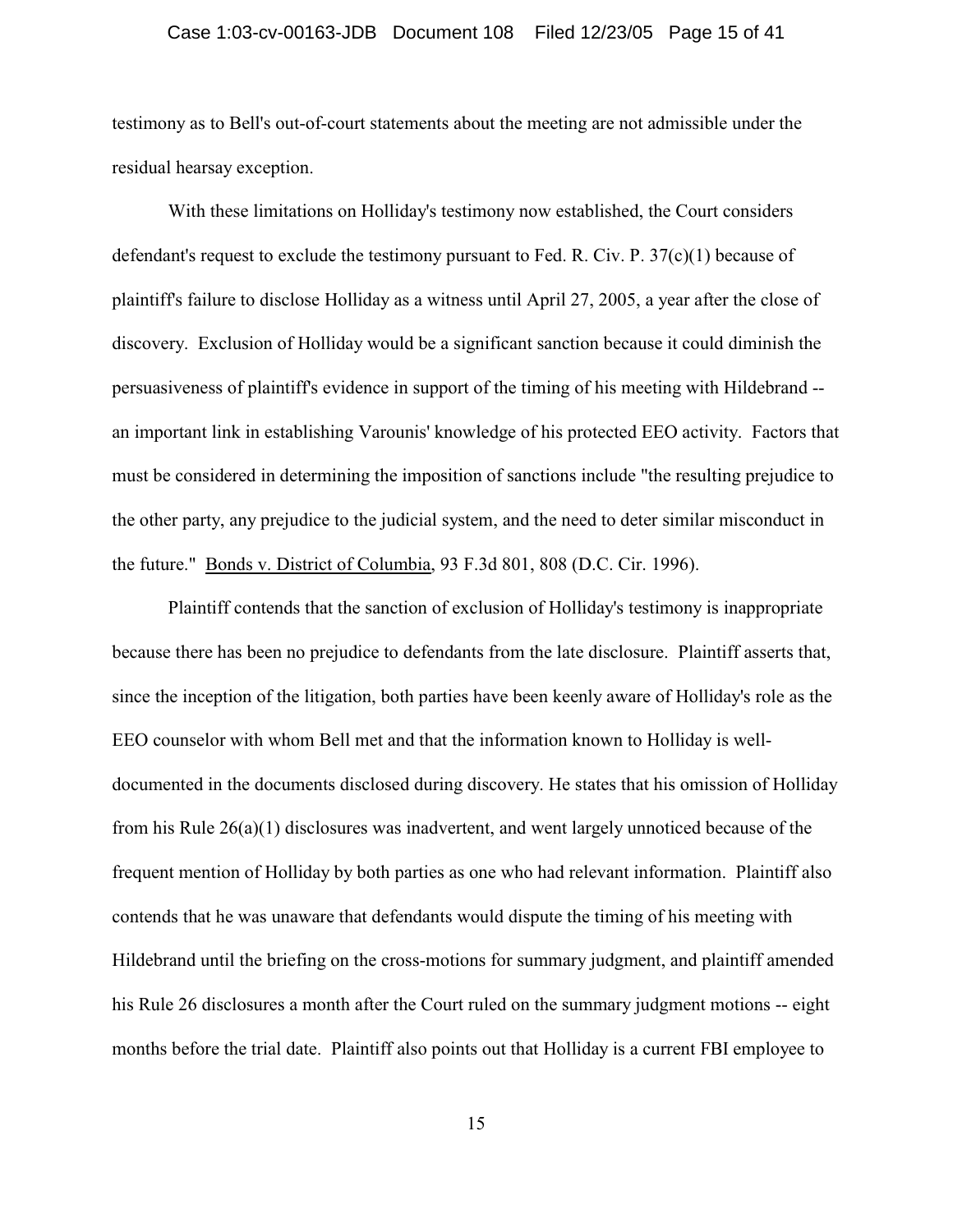### Case 1:03-cv-00163-JDB Document 108 Filed 12/23/05 Page 16 of 41

whom defendants have full access, as evidenced by Holliday's declaration in support of defendants' recent motion. Defendants do not dispute any of plaintiff's contentions. The Court agrees that the inadvertent nondisclosure caused no prejudice to defendants, and no delay in trial, and rejects defendant's request to exclude Holliday as a witness.

Accordingly, defendants' motion in limine to exclude Holliday's testimony is granted in part and denied in part. Holliday's testimony shall be limited to the subject of the late 2000 meetings and also shall exclude the hearsay statements discussed above.

## **C. Evidence Pertaining to Disciplinary Proceedings**

Defendants intend to present evidence of two proceedings by the FBI's Office of Professional Responsibility ("OPR") involving plaintiff, one from the September 1991 to March 1992 period involving an adjudication of a sexual harassment claim against plaintiff, and the other from the December 1999 to December 2000 period arising from plaintiff's arrest on December 14, 1999 for solicitation of prostitution. Defendants contend that this evidence is relevant to the issue of damages for two reasons: first, because the 1999-2000 OPR proceeding shows that any lost opportunities to work overtime were due, at least in part, to travel restrictions associated with the OPR proceedings rather than the reassignment, and second, because both OPR proceedings show that events other than the reassignment substantially contributed to plaintiff's emotional distress and associated injuries. Defendants also contend that this evidence is relevant to show the absence of bad motive or intent from plaintiff's supervisor (insofar as she expressed support for plaintiff during the later investigation) and for impeachment purposes.<sup>9</sup>

<sup>&</sup>lt;sup>9</sup> Defendants have admitted that the alleged misconduct has no relevance to its decision to reassign plaintiff to another subunit. Defendants proffered separate and independent reasons for that decision. See Bell, 2005 WL 691865, at \*17-18.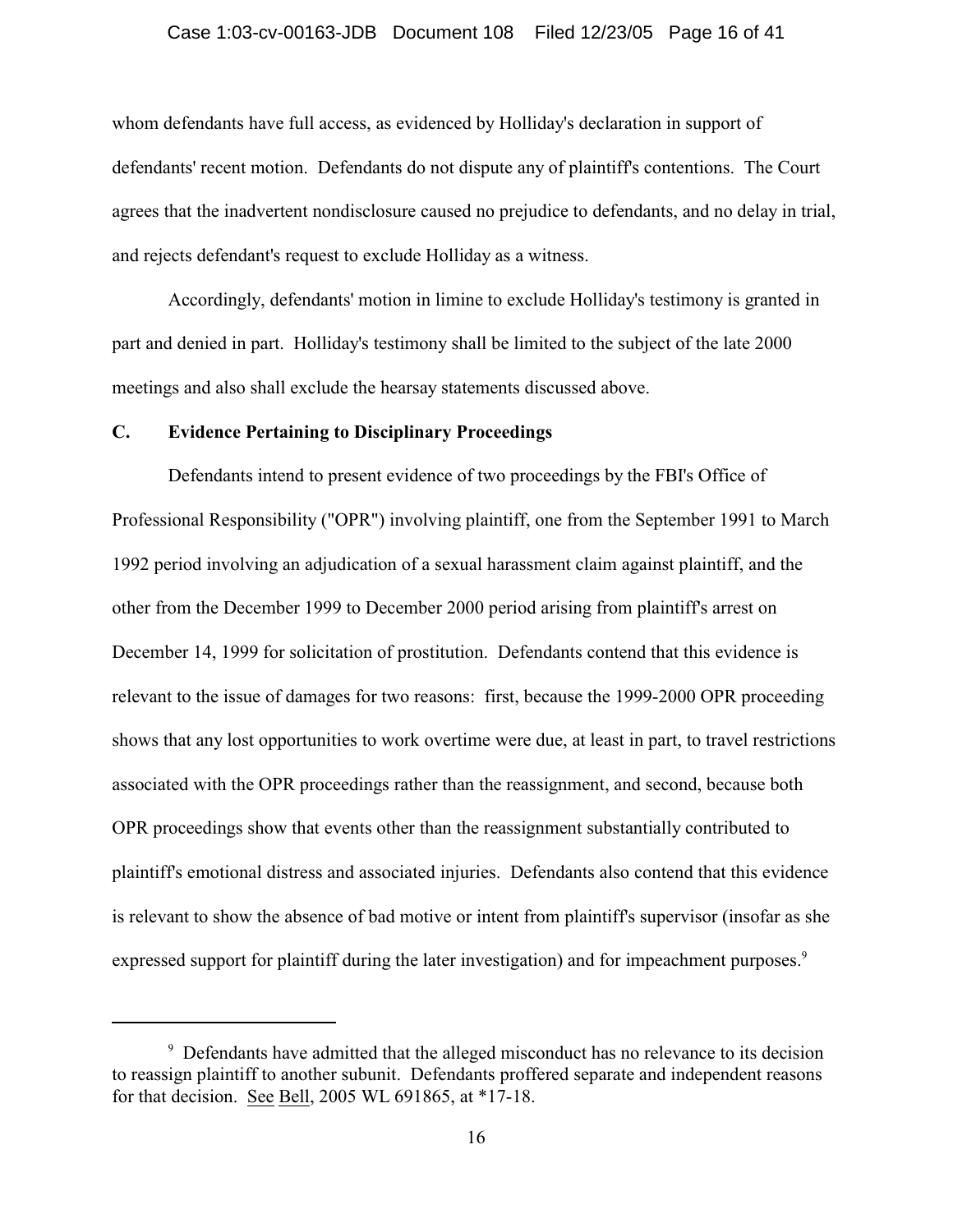Plaintiff seeks to exclude this evidence as irrelevant and unduly prejudicial pursuant to Fed. R. Evid. 402, 403, 404, and 608(b), although acknowledging relevance in one limited respect. Plaintiff concedes that evidence pertaining to the 1999-2000 OPR proceedings is relevant to the issue of lost overtime opportunities to the extent the proceedings resulted in the imposition of a travel restriction on plaintiff for the years 2000 and 2001. However, plaintiff believes that because there is no dispute between the parties as to the fact of the travel restriction, a stipulation regarding the travel restriction (but excluding mention of the OPR proceedings) is the proper manner for dealing with this evidentiary need without creating unfair prejudice.<sup>10</sup> Although that might be a way to address the relevance of the evidence to lost overtime opportunities, it does not suffice here because, as discussed below, the 1999-2000 OPR proceeding is also relevant to the issue of emotional distress and associated injuries for which plaintiff seeks compensatory damages of \$217,700.

Plaintiff asserts that both the 1991-1992 and 1999-2000 OPR proceedings are irrelevant to the cause of plaintiff's emotional harm because they are too far removed in time from the period of the reassignment -- October 5, 2000 to September 22, 2003 -- and, in particular, the onset of aggravated depression and obsessive-compulsive symptoms requiring medication in January 2002. The Court agrees that the 1991-1992 OPR proceeding is too remote in time to be relevant to plaintiff's emotional state at the time of his reassignment in October 2000, over eight years later. Defendants' attempt to build a foundation for its relevance based on a "cumulative

 $10$  Plaintiff's proposed stipulation states: "For reasons that are not relevant to Plaintiff's claims in this case, and which Plaintiff has not claimed were discriminatory or retaliatory, Unit Chief Athena Varounis restricted Bell from assignments that involved travel during the years 2000 and 2001." Pl. Mot. in Limine [#82] at 3.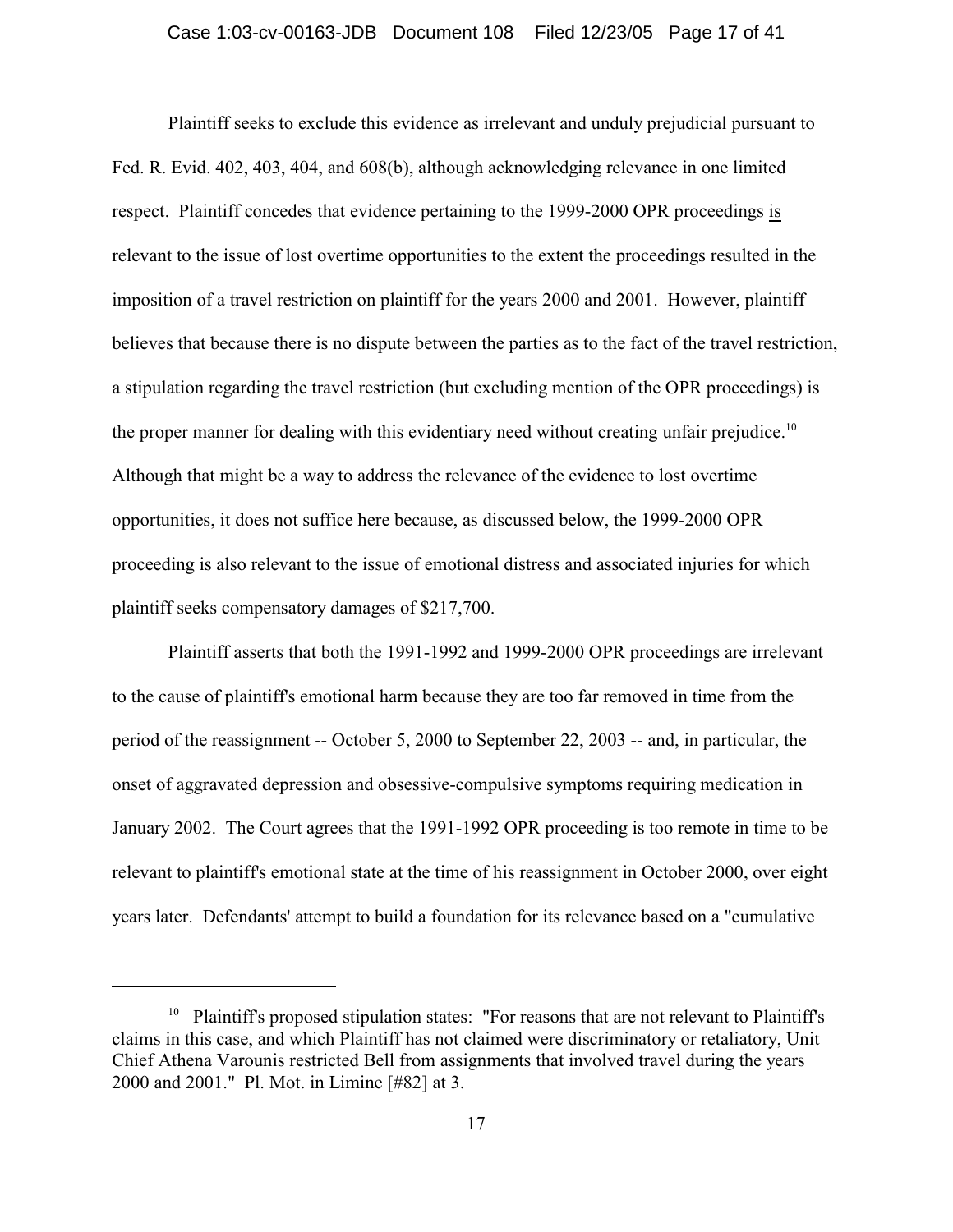## Case 1:03-cv-00163-JDB Document 108 Filed 12/23/05 Page 18 of 41

effect" theory, piggybacking it on the unrelated 1999-2000 proceeding, rings hollow. Accordingly, evidence pertaining to the 1991-1992 OPR proceeding will be excluded from trial.

The same cannot be said of the 1999-2000 proceeding, however. At the time of plaintiff's reassignment in October 2000, plaintiff remained under investigation by OPR and subject to a travel restriction. Two months after the reassignment, OPR issued an adjudication letter finding plaintiff in violation of agency regulations based on the conduct underlying the arrest, suspended plaintiff from duty for seven days without pay, and placed plaintiff on probation for one year, that is, until December 2001. See Letter from Lee to Bell (Dec. 6, 2000) (Defs. Mot. to Dismiss, Ex. 14). This resulted in a continuation of the travel restriction until that same date. A jury could reasonably infer that such an investigation and disciplinary measures caused significant stress, which would be relevant to an award (if any) of damages to plaintiff.

Plaintiff attempts to downplay the significance of the 1999-2000 proceedings by arguing that the disciplinary action was relatively benign, that his own evidence readily admits that there were multiple sources of stress in his life, and that plaintiff's witnesses -- in particular, Dr. Anthony Rostain -- can readily be questioned about the basis for the conclusion that plaintiff's emotional state was connected with the reassignment rather than one of the "other stresses of daily life." To describe the 1999-2000 OPR investigation, however, merely as one of the "other stresses of daily life" does not fairly characterize the evidence. By plaintiff's own account, his job as an FBI "shooting photographer" is "central to his self-esteem and to his very being." Joint Pretrial Statement at 7. He thus plans on presenting a case to the jury showing that the reassignment caused him, inter alia, emotional pain and suffering, mental anguish, and aggravation of his TS symptoms, warranting an award of \$217,700 in compensatory damages.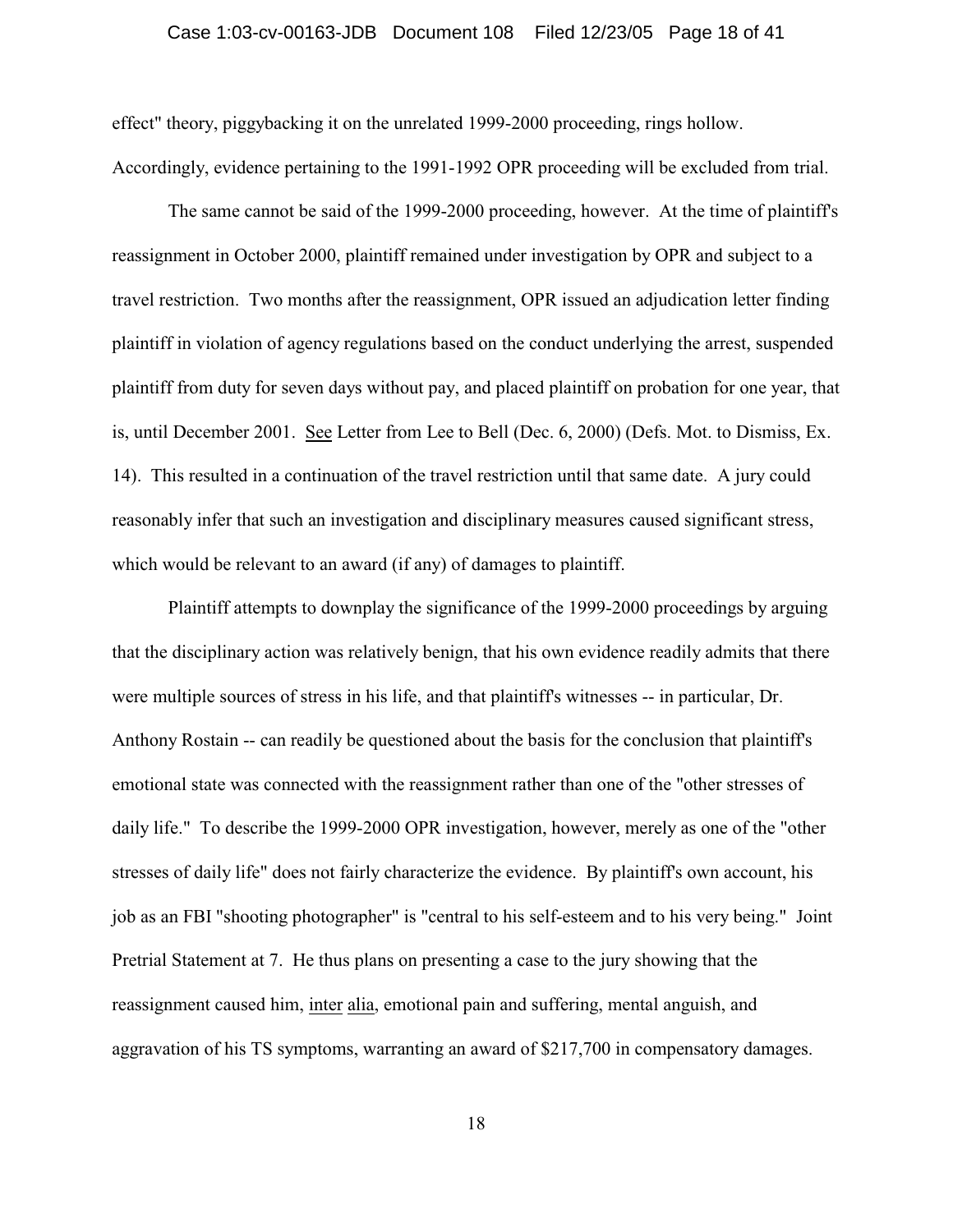#### Case 1:03-cv-00163-JDB Document 108 Filed 12/23/05 Page 19 of 41

Id. But on that same theory, any serious threat to his employment as a shooting photographer - including the 1999-2000 OPR investigation and subsequent period of probation -- could be the cause of significant emotional harm and associated injuries.<sup>11</sup> Evidence that an event other than his reassignment could have caused his emotional suffering is highly probative on the issue of damages. See Lewis v. District of Columbia, 793 F.3d 361, 363 (D.C. Cir. 1986) (holding that jury would be aided "in measuring fairly the extent of damages" by evidence of other causes of plaintiff's emotional suffering not attributable to defendant).

Plaintiff also cites Rule 404(b) in support of exclusion of the 1999-2000 OPR investigation. However, it is clear that this rule authorizes the admission of such evidence in appropriate circumstances. It provides that evidence of "other crimes, wrongs, or acts" is "not admissible to prove the character of a person in order to show action in conformity therewith," but is "admissible for other purposes," and provides examples. Id. "Under the law of this circuit, Rule 404(b) is a rule of inclusion rather than exclusion, and it is quite permissive, excluding evidence only if it is offered for the sole purpose of proving that a person's actions conformed to his or her character." Long, 328 F.3d at 660-61 (quotations and citation omitted); see also United States v. Carney, 387 F.3d 436, 450 n.11 (6th Cir. 2004) ("This [Rule 404(b)] is actually a rule of inclusion rather than exclusion . . . . The list of permissible uses is not exclusive."). Here, the

 $11$  Defendants contend that the OPR investigation is also relevant to show an absence of retaliatory motive by Varounis. They highlight her March 2000 statement to OPR recommending that plaintiff be allowed to perform the full scope of his duties as a photographer as evidence of her desire to help rather than punish plaintiff. Defs. Opp. [#89] at 5 & Ex. 1. However, plaintiff had not engaged in any protected EEO activity at the time of Varounis's statement. Thus, her earlier statement has little probative value with respect to whether plaintiff's EEO activity affected Varounis' decision to reassign plaintiff after he had consulted an EEO counselor six months later.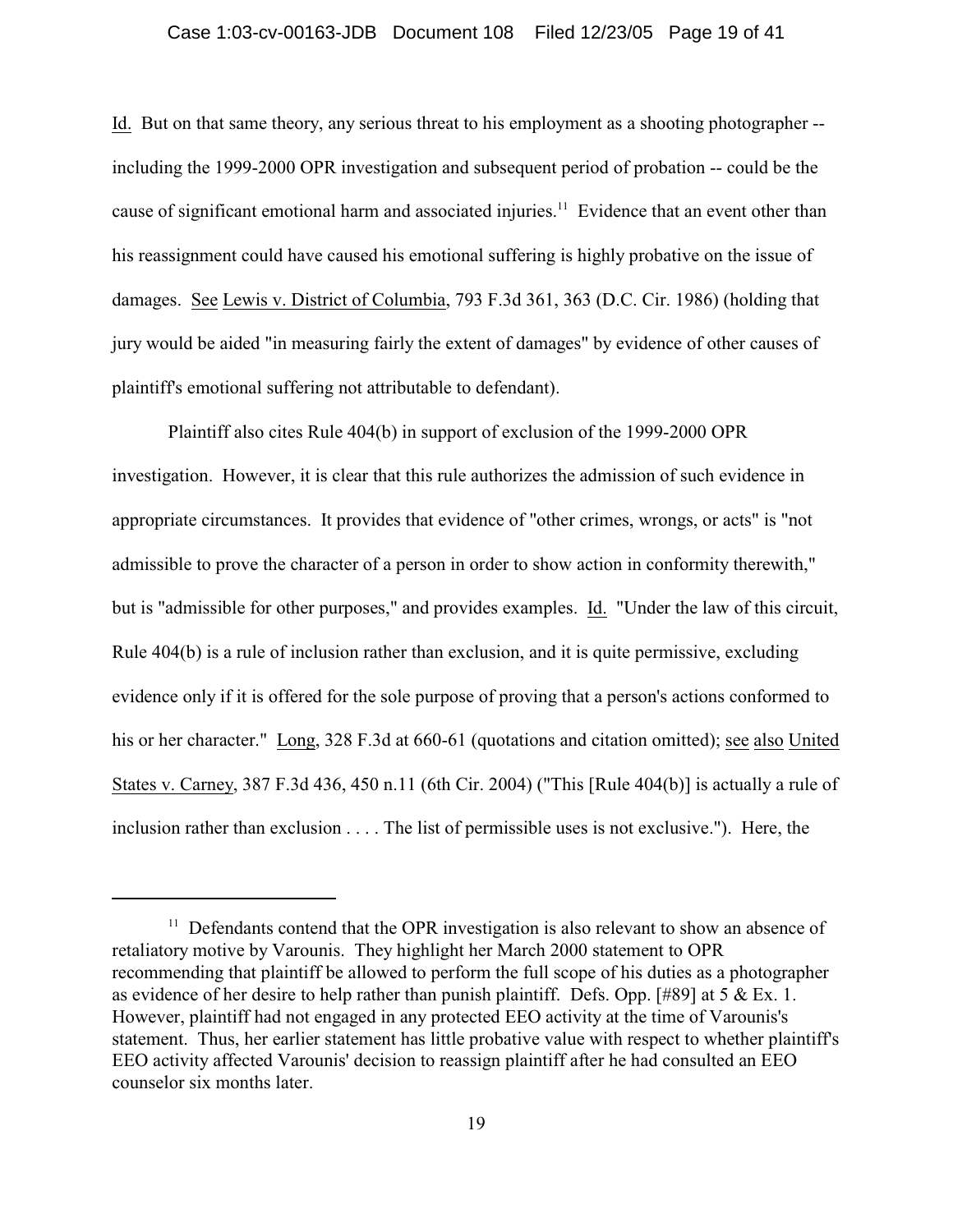## Case 1:03-cv-00163-JDB Document 108 Filed 12/23/05 Page 20 of 41

evidence relating to the solicitation charge is quite plainly not being offered to show plaintiff's action in conformity therewith, but instead is being offered to show that events at work other than the reassignment may have caused plaintiff's emotional harm and associated damages. See Lewis, 733 F.3d at 363 (affirming admission of plaintiff's past drug use as relevant to whether events other than defendants' conduct were the cause of his pain and suffering). Thus, Rule 404(b) does not preclude its admission.

Plaintiff next contends that, under Rule 403, evidence relating to the 1999-2000 OPR proceedings should nonetheless be excluded because any relevance is outweighed by unfair prejudice because the OPR charges involved -- solicitation of prostitution -- are of the kind likely to lead a jury to decide the case based on emotional factors or moral sensibilities that do not relate to the issues in the case. Plaintiff further posits that a mini-trial on the true facts and circumstances of the OPR charges will be necessary to explain the incident and alleviate any unfair prejudice, which would risk further confusing and distracting the jury and prolonging the trial. The Court finds that the probative value of the 1999-2000 OPR proceedings on the solicitation charge significantly outweighs any prejudice to plaintiff. The subjective importance of plaintiff's career as a shooting photographer is the centerpiece of his case for damages based on emotional harm and aggravation of his TS symptoms. This necessarily makes evidence of other threats to his employment highly probative of the extent of his pain and suffering, and hence to his damages. Thus, the probative value of the 1999-2000 OPR proceedings substantially outweighs any unfair prejudice to plaintiff. As to the other factors under Rule 403, efficient management of the evidence by counsel, and the Court's own management of the trial, will prevent unnecessarily protracted trial proceedings, and appropriate jury instructions will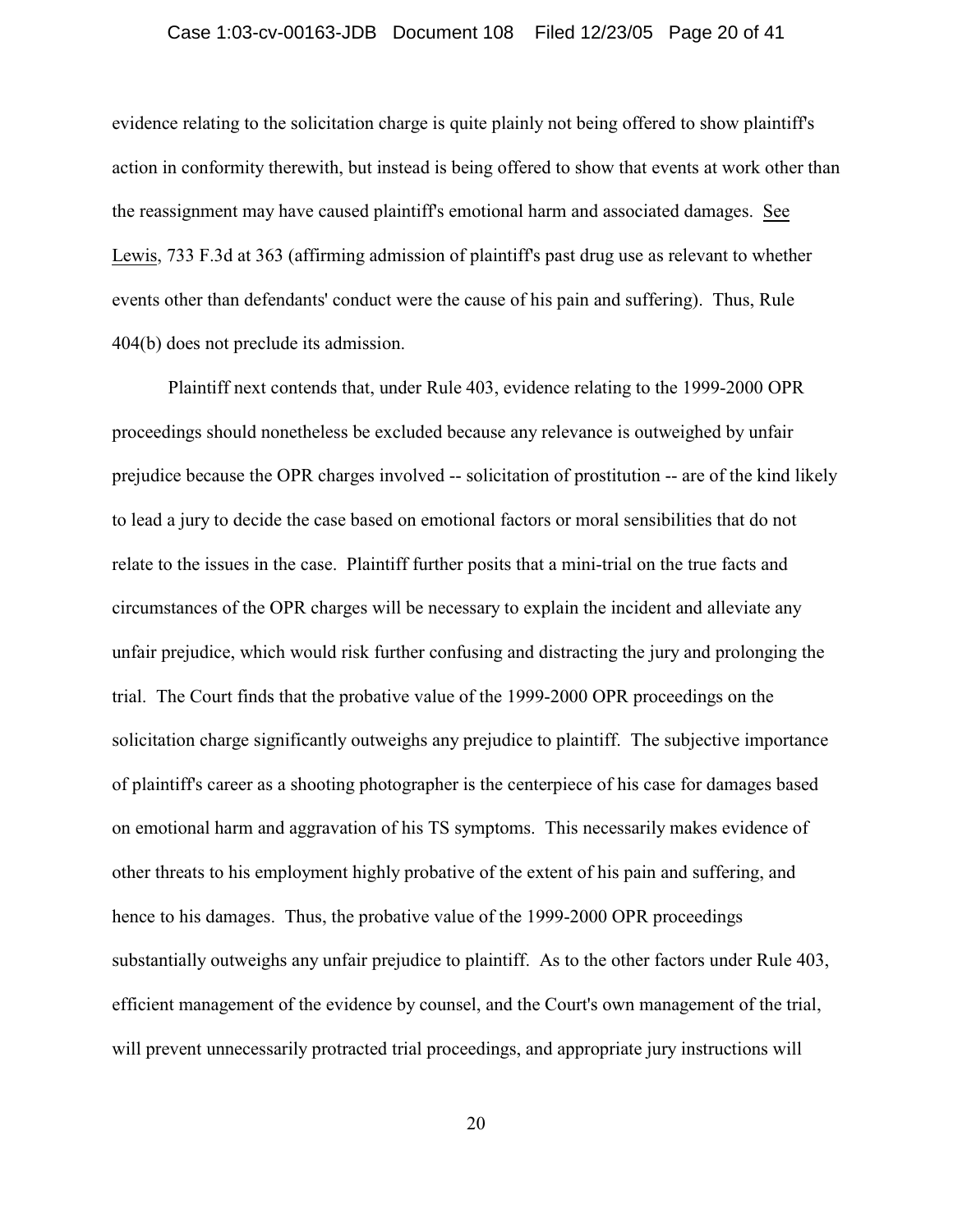#### Case 1:03-cv-00163-JDB Document 108 Filed 12/23/05 Page 21 of 41

eliminate the risk of confusion of the issues and further reduce any prejudice to plaintiff. See Fed. R. Evid. 403 advisory committee notes ("In reaching a decision whether to exclude on grounds of unfair prejudice, consideration should be given to the probable effectiveness or lack of effectiveness of a limiting instruction."). Evidence of "other crimes" often is admitted into evidence at trial, and readily dealt with in such a manner. See United States v. Rogers, 918 F.2d 207, 211 (D.C. Cir. 1990) (noting that "[r]elevant evidence properly admitted over a rule 404(b) objection always poses the risk of unfair prejudice to some degree," but that the court may evaluate the risks against the probative value under Rule 403, taking into account limiting instructions).

Plaintiff also seeks to exclude any evidence pertaining to the OPR proceedings under Rule 608(b), as impermissible "extrinsic evidence," to the extent defendants seek to use it to prove plaintiff's "character for truthfulness." Plaintiff further contends that the evidence does not meet the threshold requirement of being probative of truthfulness or untruthfulness because it relates to solicitation, which does not implicate veracity. Whether the evidence pertaining to OPR proceedings can be used to prove plaintiff's character for truthfulness is, of course, a separate and distinct issue from whether it can be used as substantive evidence to prove lack of damages.

Rule 608(b) provides that:

Specific instances of the conduct of a witness, for the purpose of attacking or supporting the witness' character for truthfulness, other than conviction of crime as provided in Rule 609, may not be proved by extrinsic evidence. They may, however, in the discretion of the court, if probative of truthfulness or untruthfulness, be inquired into on crossexamination of the witness (1) concerning the witness' character for truthfulness or untruthfulness . . . .

21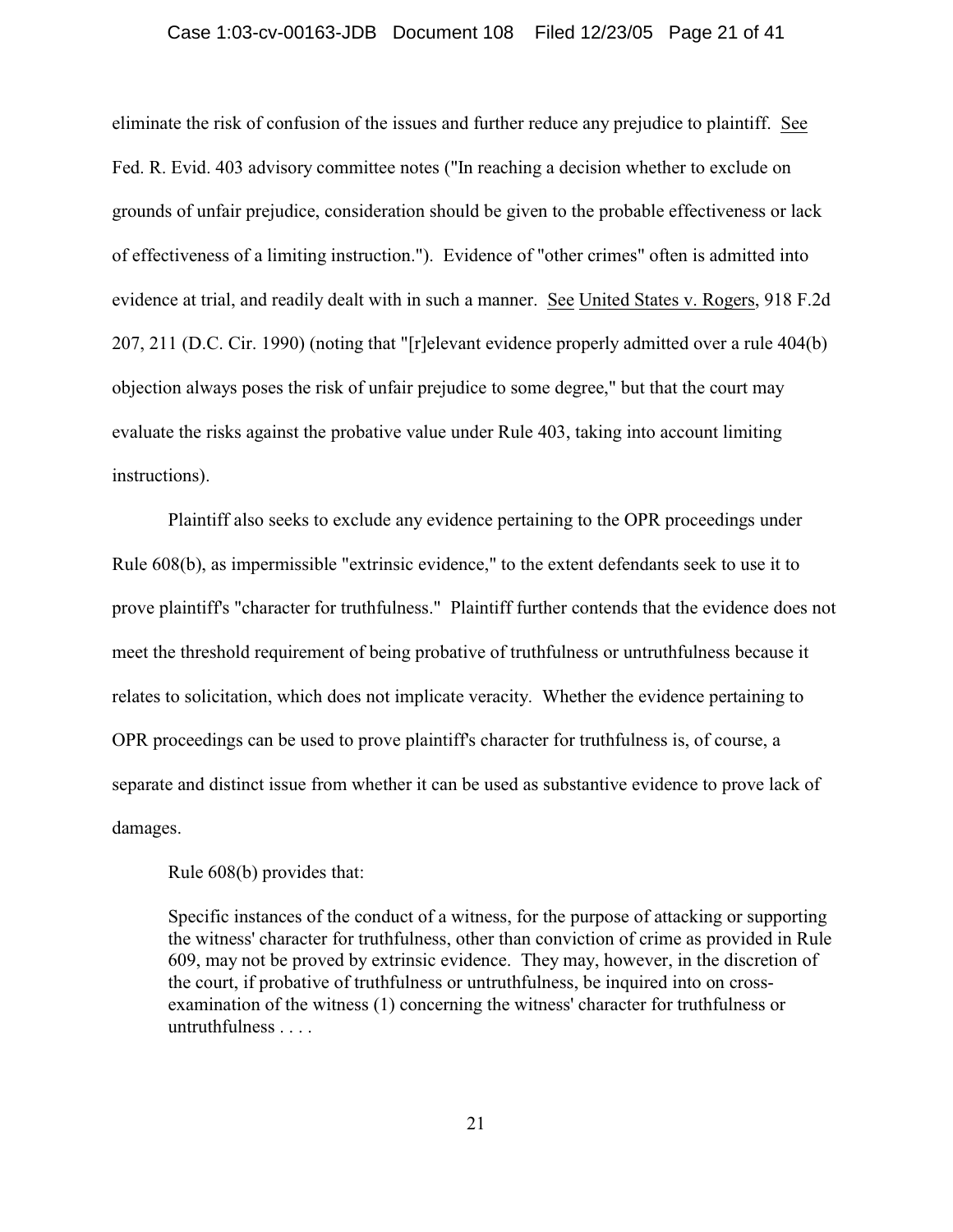#### Case 1:03-cv-00163-JDB Document 108 Filed 12/23/05 Page 22 of 41

Fed. R. Evid. 608(b). Defendants agree that, to the extent the evidence of the OPR investigations is used for impeachment purposes under Rule 608(b), extrinsic evidence of specific instances of conduct are inadmissible. Whether the Court will permit defendants to "inquire into" the misconduct underlying the 1999-2000 OPR investigation on cross-examination of plaintiff to prove his character for truthfulness (i.e., based on inconsistent statements he made to investigators) -- or to use that evidence for other impeachment purposes pursuant to Fed. R. Evid. 613 or otherwise -- will depend on the context and substance of plaintiff's testimony, and the Court thus reserves judgment on that issue.<sup>12</sup>

Accordingly, plaintiff's motion in limine to exclude evidence pertaining to OPR proceedings is granted in part and denied in part. Evidence pertaining to the 1991-1992 OPR proceedings is excluded. Evidence pertaining to the 1999-2000 OPR proceedings is admissible as substantive evidence relating to damages.

## **D. Evidence Pertaining to Plaintiff's Treating Physician and Expert Witness**

Plaintiff intends to present the testimony of his treating physician, Dr. Susan Calkins, and his expert neuropsychiatrist, Dr. Anthony Rostain, on the subjects of Tourette's Syndrome generally, plaintiff's specific TS symptoms, and the relationship between TS and the injuries plaintiff allegedly suffered as a result of his reassignment. Plaintiff asserts that the proffered testimony is relevant to several matters, including establishment of background information

 $12$  As previously noted, evidence pertaining to the 1991-1992 OPR proceedings predates the reassignment at issue by eight years and will be excluded as substantive evidence. Because of the remoteness in time, the Court also concludes that this evidence, including the March 1992 finding that plaintiff "lacked candor" during the investigation, has little relevance to plaintiff's character for truthfulness presently or at the time of the events relevant to this case (that is, August 2000 to the present). Evidence pertaining to the 1991-1992 OPR proceedings will therefore be excluded for use in this capacity, as well.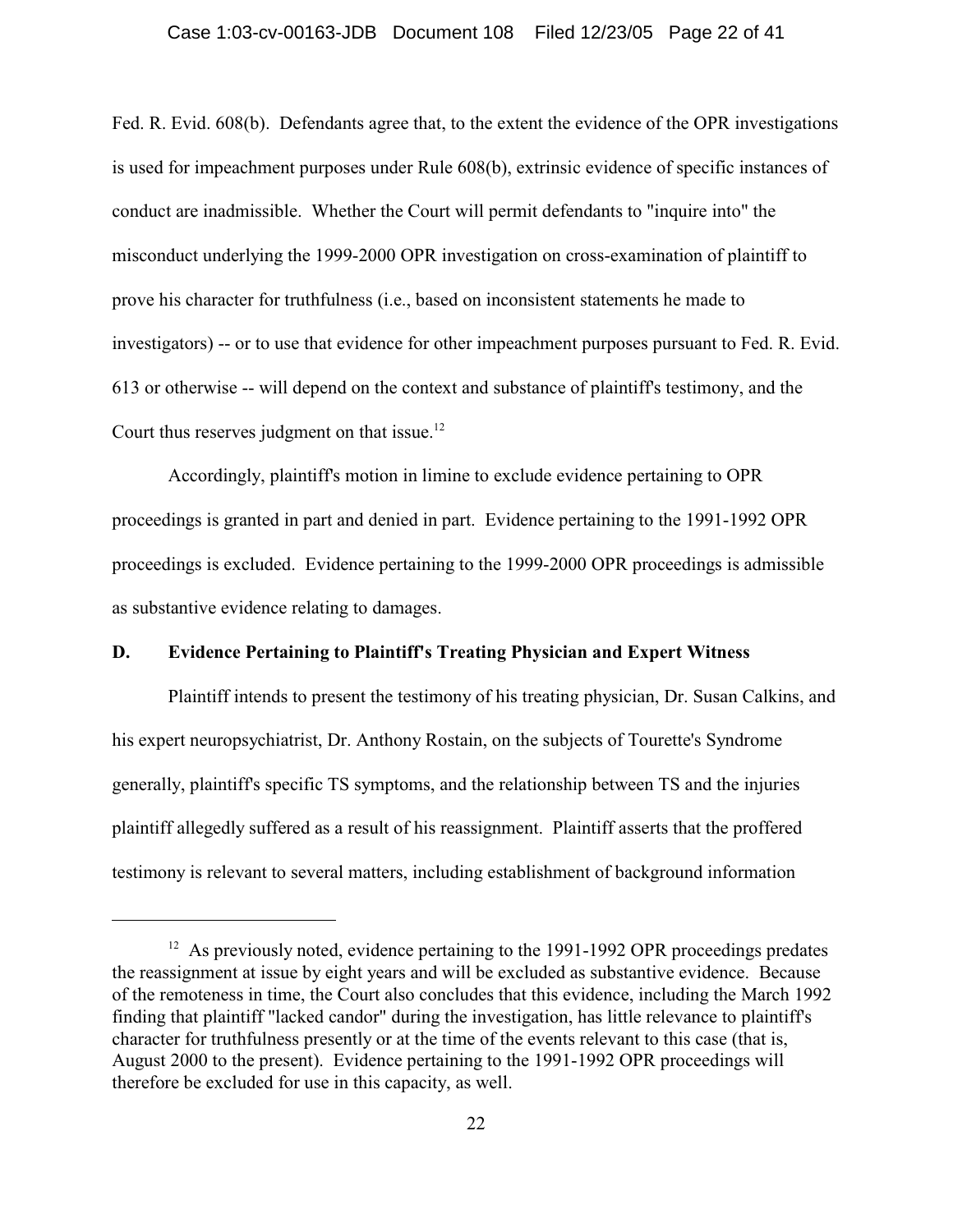## Case 1:03-cv-00163-JDB Document 108 Filed 12/23/05 Page 23 of 41

necessary to facilitate the jury's understanding of the case and plaintiff's behavior during trial, and most significantly, the issue of damages -- that is, the exacerbation of plaintiff's TS symptoms as a result of the reassignment. Defendants contend that plaintiff failed to comply with the mandatory disclosure requirements under Fed. R. Civ. P. 26(a)(2), and that, on the merits, the testimony fails to satisfy the reliability and relevance tests applicable to expert testimony under Fed. R. Evid. 702 and Daubert v. Merrell Dow Pharm., 509 U.S. 579 (1993). The Court addresses the admissibility of each witness's testimony separately.

## **1. Dr. Susan Calkins**

Defendants contend that plaintiff's failure to identify Calkins as an expert witness automatically precludes her from testifying as an expert, either formally or under the mantel of lay opinion, on the subjects proffered by plaintiff -- most notably, the cause of plaintiff's pain and suffering. In response, plaintiff submits that he is calling Calkins only as a fact witness to provide testimony on the "facts of his disease, diagnosis, and treatment" based on Calkins' personal observations of him as his treating physician, and expressly disclaims that he will ask her to offer testimony on the source of plaintiff's stress or the cause of plaintiff's depression and other emotional harm. Pl. Opp. [#91] at 1. Defendants contend, however, that the expert testimony issue remains a live one because plaintiff's own brief reveals that he nonetheless plans to elicit testimony on subjects based on her expertise (causes of depression and exacerbated TS symptoms) rather than her personal observations.

Whether plaintiff was required to disclose Calkins as an expert witness depends on whether her proffered testimony is properly characterized as lay testimony under Rule 701 or expert testimony under Rule 702. A treating physician's testimony may be difficult to categorize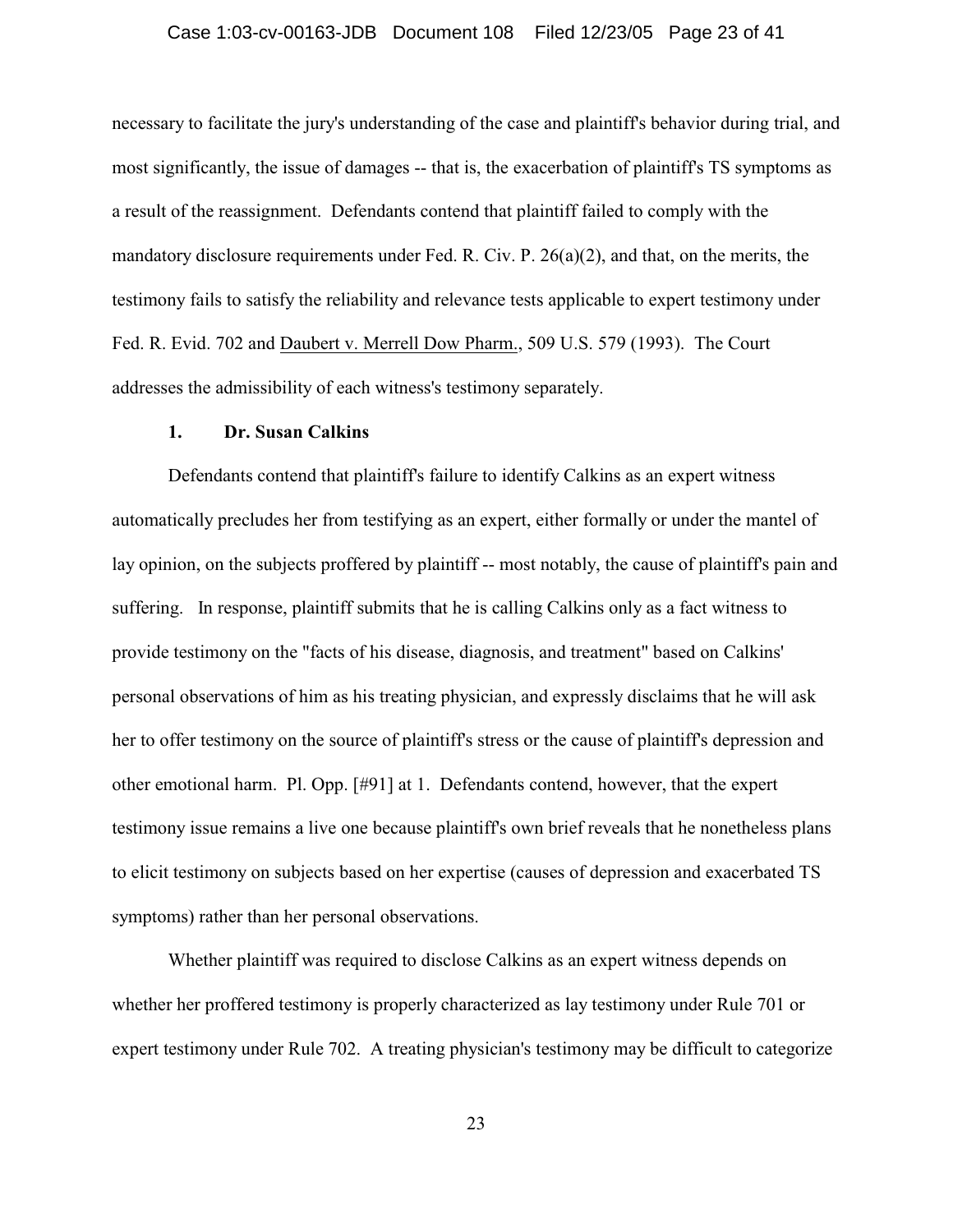in this manner because it involves the physician's personal observations in some respects, and the physician's specialized knowledge in others. See United States v. Henderson, 409 F.3d 1293, 1299-1300 (11th Cir. 2005). Rule 701 provides that:

If the witness is not testifying as an expert, the witness' testimony in the form of opinions or inferences is limited to those opinions or inferences which are (a) rationally based on the perception of the witness, (b) helpful to a clear understanding of the witness' testimony or the determination of a fact in issue, and (c) not based on scientific, technical, or other specialized knowledge within the scope of Rule 702.

Fed. R. Evid. 701 (emphasis added). The addition of subsection (c) in the 2002 amendments was made to prevent lay testimony from crossing over into the realm of experts. Henderson, 409 F.3d. at 1300 (discussing amendments to Rule 701); Brandon v. Village of Maywood, 179 F. Supp. 2d 847, 859 (N.D. Ill. 2001) (same). The advisory committee notes state that the amendment is "to eliminate the risk that the reliability requirements set forth in Rule 702," as well as the expert witness disclosure requirement set forth in Fed. R. Civ. P. 26, will be "evaded through the simple expedient of proffering an expert in lay witness clothing." Fed. R. Evid. 701 advisory committee notes. Consistent with this approach, Rule 702 provides that expert testimony includes opinions based on "scientific, technical, or other specialized knowledge," regardless of whether those opinions were formed during the scope of interaction with a party prior to the litigation. See Musser v. Gentiva Health Servs., 356 F.3d 751, 756-57 n.2 (7th Cir. 2004).

With these limitations in mind, the Court considers the proper characterization of Calkins' testimony. The Joint Pretrial Statement states that she may testify "[1] as to her diagnosis and treatment of Mr. Bell as a TS patient, [2] the information she has communicated to the FBI regarding Mr. Bell and his medication, [3] the extent to which his TS symptoms are exacerbated by stress and emotional upset, and [4] . . . her prescription of Paxil for his depressive symptoms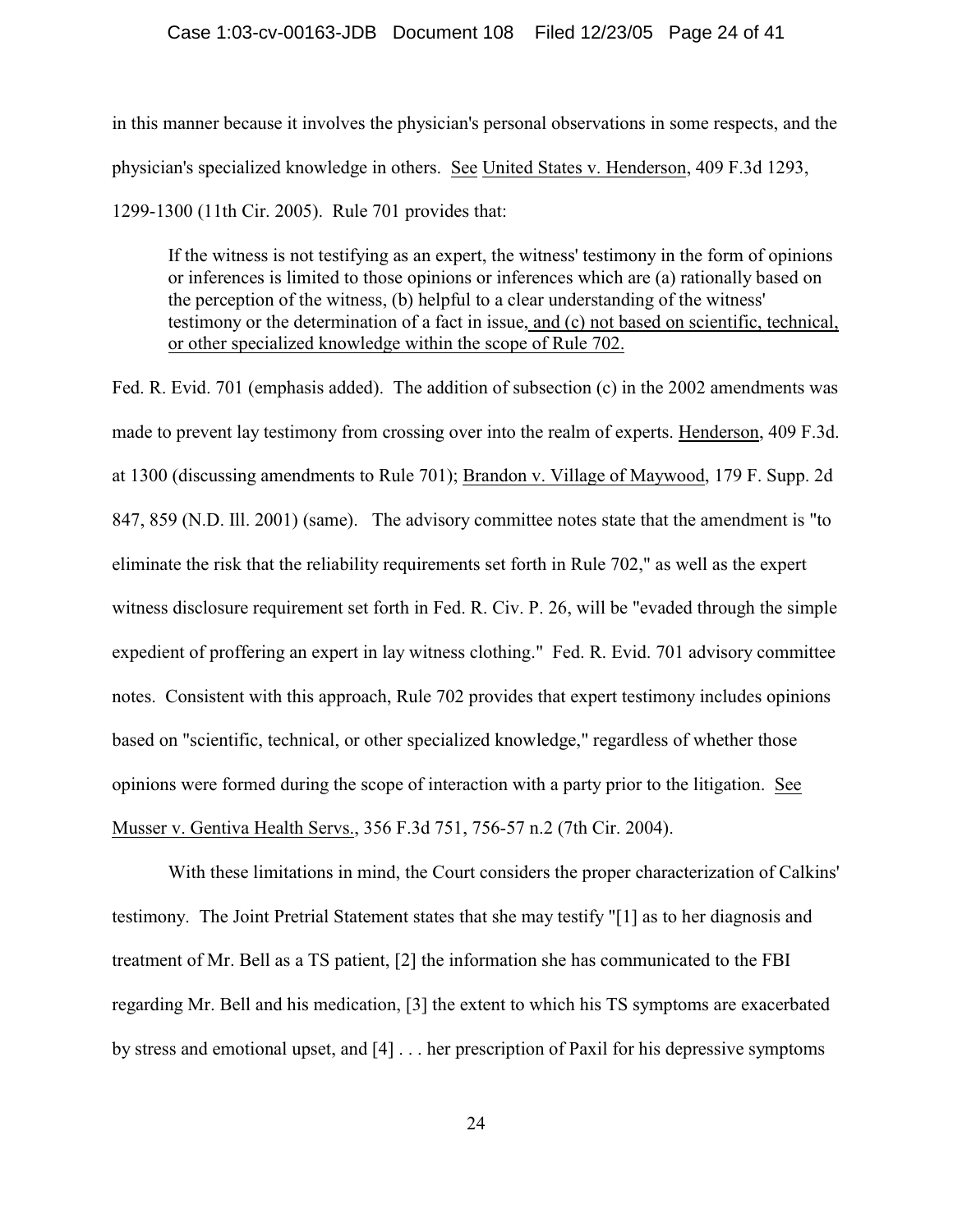## Case 1:03-cv-00163-JDB Document 108 Filed 12/23/05 Page 25 of 41

in 2002." Joint Pretrial Statement at 14. As to the first and fourth matters -- diagnosis and treatment of TS, including prescription of Paxil for depression -- Calkins' testimony is properly characterized as expert testimony because it relies on "specialized medical training and knowledge that is outside of the average juror's sphere of knowledge." See Brandon, 179 F. Supp. 2d at 859 (recognizing that physician's diagnosis will be based on specialized knowledge in some but not all cases, contrasting gunshot-wound diagnosis which any lay person could make to a diagnosis of inhalation anthrax). TS is, by plaintiff's own account, a neurological disorder that is difficult for a lay person to understand. See Rostain Amended Report at 5. Plaintiff has suffered from symptoms of TS since he was in grade school, but remained undiagnosed until he was 30 years old despite consultations with other doctors. Id. at 4. Thus, it is quite clear that a diagnosis of TS is based on highly specialized knowledge, which renders it expert, rather than lay, testimony under Rules 701 and 702.<sup>13</sup>

The prescription of Paxil also requires specialized medical training and knowledge beyond a lay person's ken. Indeed, the record reflects that Calkins found it necessary to consult a psychiatric specialist in determining the appropriate treatment for the depressive symptoms she observed in plaintiff. Pl. Opp. [#91] at 3. Plaintiff's characterization of the Paxil prescription as a factual occurrence, rather than testimony based on expert knowledge, lacks persuasiveness because it is clear that the testimony is being offered to prove that plaintiff's depressive symptoms were severe enough to warrant treatment with medication. See id. at 2 n.1 ("the fact

 $13$  The cases cited by plaintiff allowing a treating physician to testify as to diagnosis and treatment without being subject to expert testimony requirements pre-date the 2000 amendments or do not reference them. These cases are: Davoll v. Denver Police Dep't, 194 F.3d 1116, 1138 (10th Cir. 1999); DeSanto v. Rowan Univ., 224 F. Supp. 2d 819, 830 (D.N.J. 2002); and Riddick v. Washington Hosp. Ctr., 183 F.R.D. 327, 330 (D.D.C. 1998).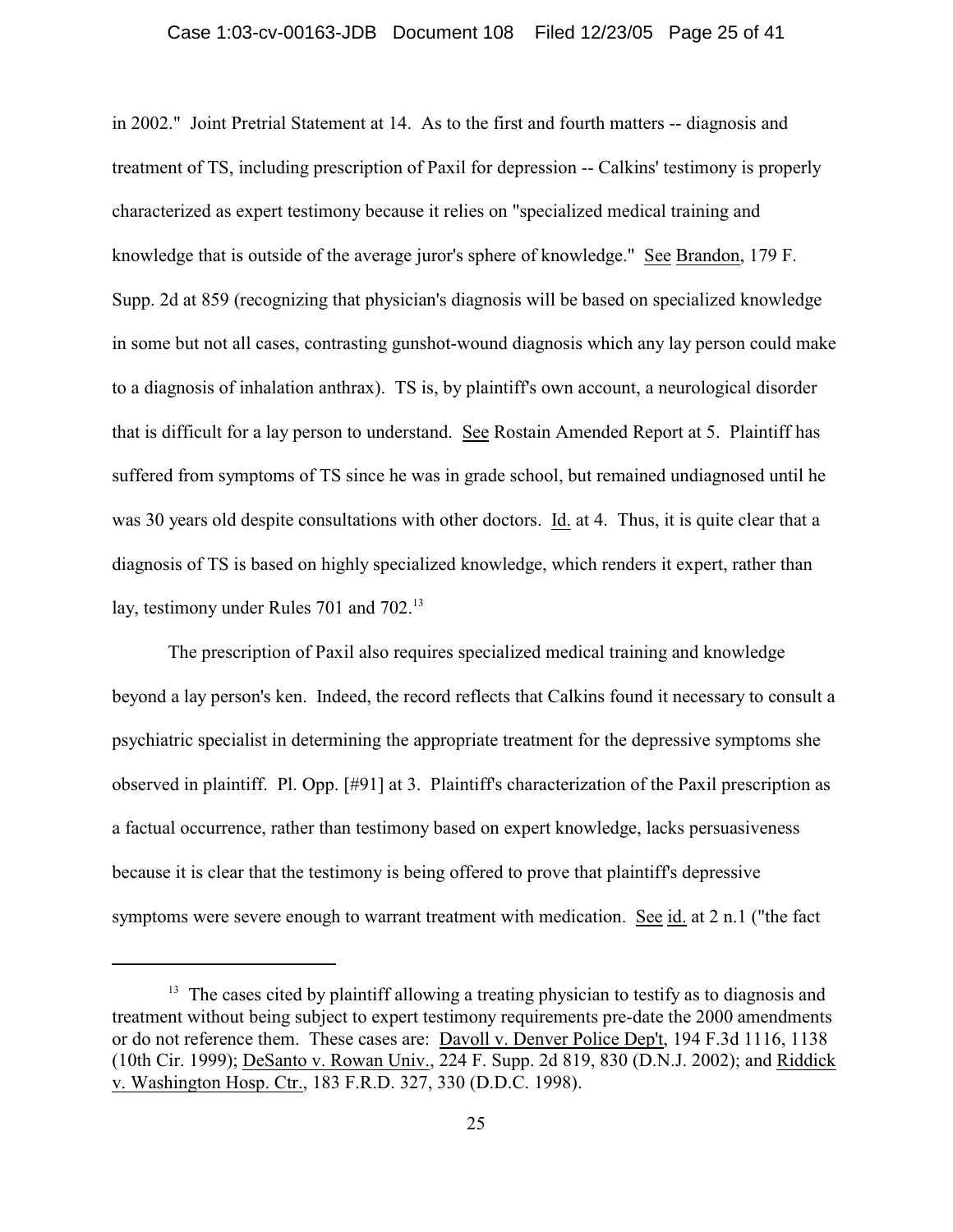## Case 1:03-cv-00163-JDB Document 108 Filed 12/23/05 Page 26 of 41

that Calkins deemed his depressive . . . symptoms, for the first time in January, 2002, to be severe enough to warrant a psychiatric consult and prescription of Paxil to address these problems is highly relevant to Bell's claims . . ."). Whether a patient's depressive symptoms are severe enough to warrant treatment by prescription medication clearly requires specialized medical knowledge.

By contrast, Calkins could testify, as a lay witness, to the content and time of her observations of plaintiff's symptoms, including any worsening of symptoms and the dates on which those events occurred. Her personal observations may include the alleged onset of aggravated symptoms in 2002. Such testimony is based on personal observation, rather than specialized knowledge, and is thus within the scope of lay testimony.

With respect to the second category of proposed testimony -- the information Calkins communicated to the FBI regarding plaintiff and his medication -- that also is properly characterized as lay testimony because it requires no specialized knowledge to determine the substance of those communications. Plaintiff seeks to use this evidence to establish the fact of the FBI's knowledge of plaintiff's TS, including its knowledge of side-effects of medication - rather than the medical correctness of Calkins' recommendations (a matter which would require specialized knowledge and thus, expert testimony). Hence, Calkins' testimony on this subject will be permitted.

As to the third matter -- the "exacerbation of plaintiff's TS symptoms by stress and emotional upset" -- the Court finds, based on the record, that Calkins has no direct personal knowledge of the cause of any exacerbation of plaintiff's symptoms, and plaintiff acknowledges this point. See Calkins Depo. at 46 (when asked about "any causal relationship between what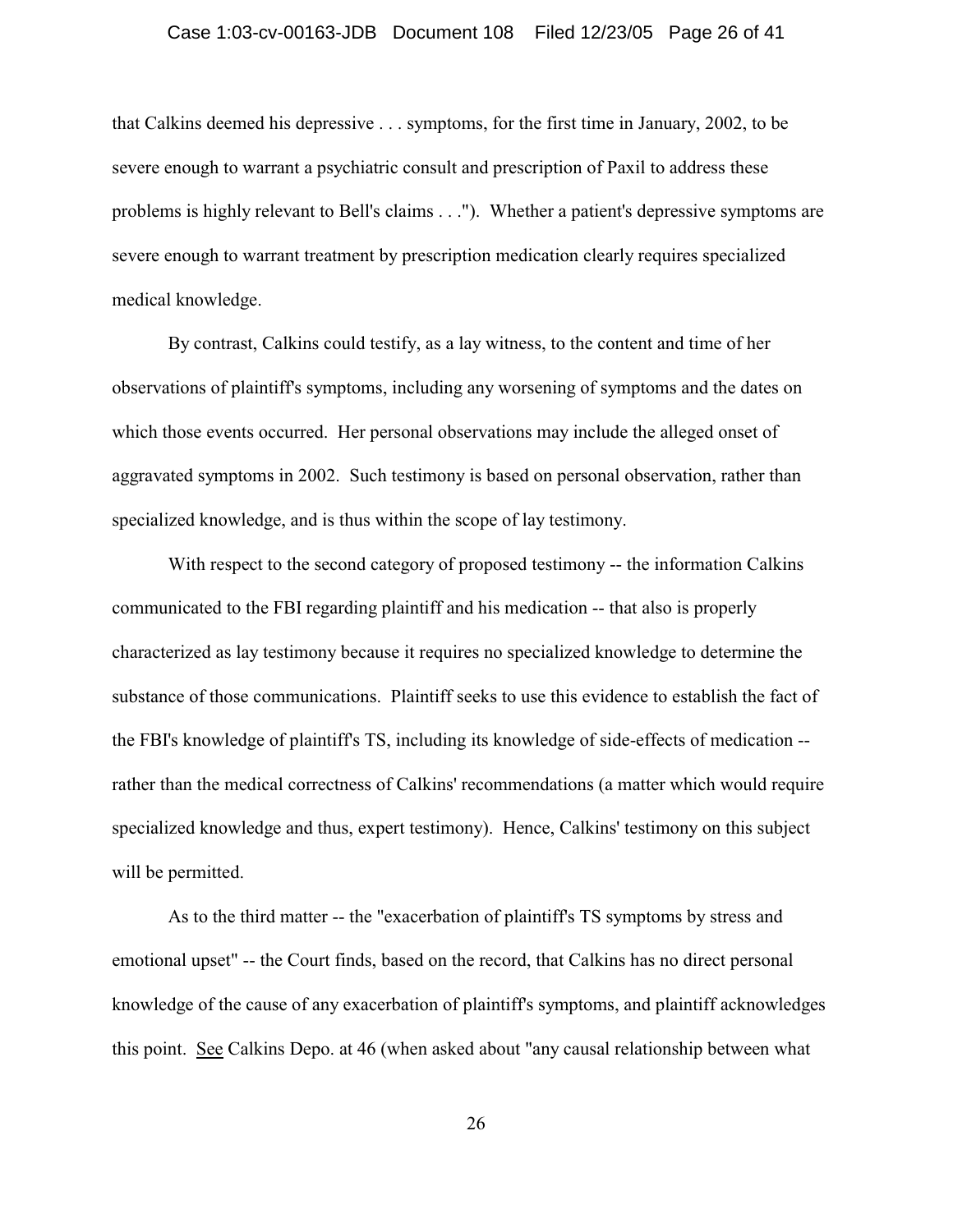## Case 1:03-cv-00163-JDB Document 108 Filed 12/23/05 Page 27 of 41

was going on at the FBI and what [plaintiff] was feeling," Calkins responded "I wouldn't know for sure obviously because I don't know the facts."); Pl. Opp. [#91] at 5 n.3 ("it might arguably flow over into the realm of 'expert opinion' if [Calkins] were to opine on the specific cause of the symptoms for which she prescribed Paxil"). "[A] lay opinion, purporting to claim, with a reasonable degree of scientific certainty, that one phenomenon was proximately caused by another is inadmissible for lack of foundation." See Lightfoot v. Rosskopf, 377 F. Supp. 2d 31, 33 (D.D.C. 2005). Therefore, Calkins cannot testify with respect to what may have exacerbated plaintiff's TS symptoms.

Plaintiff contends, in the alternative, that to the extent Calkins' testimony is properly characterized as expert testimony, she should nonetheless be permitted to testify because plaintiff identified Calkins as a witness, and any failure to identify her as an expert is thus harmless error. The Court does not, however, take so cavalier an approach to the requirements of the Federal and Local Rules as reflected in the Court's pretrial requirements. Under plaintiff's proffered approach, parties would never have to designate treating physicians as experts. The Court declines to treat disclosure of experts as only a perfunctory exercise. As noted by the Seventh Circuit, "[f]ormal disclosure of experts is not pointless. Knowing the identity of the opponent's expert witnesses allows a party to properly prepare for trial. [An opponent] should not be made to assume that each witness disclosed . . . could be an expert witness at trial." Musser, 356 F.3d at 757. The Court also notes that much of Calkins' testimony is duplicative of plaintiff's designated expert -- e.g., plaintiff's TS diagnosis, his TS symptoms, and the medication he has taken. Under these circumstances, the Court finds it appropriate to exclude those aspects of Calkins' testimony that cross into the realm of expert testimony.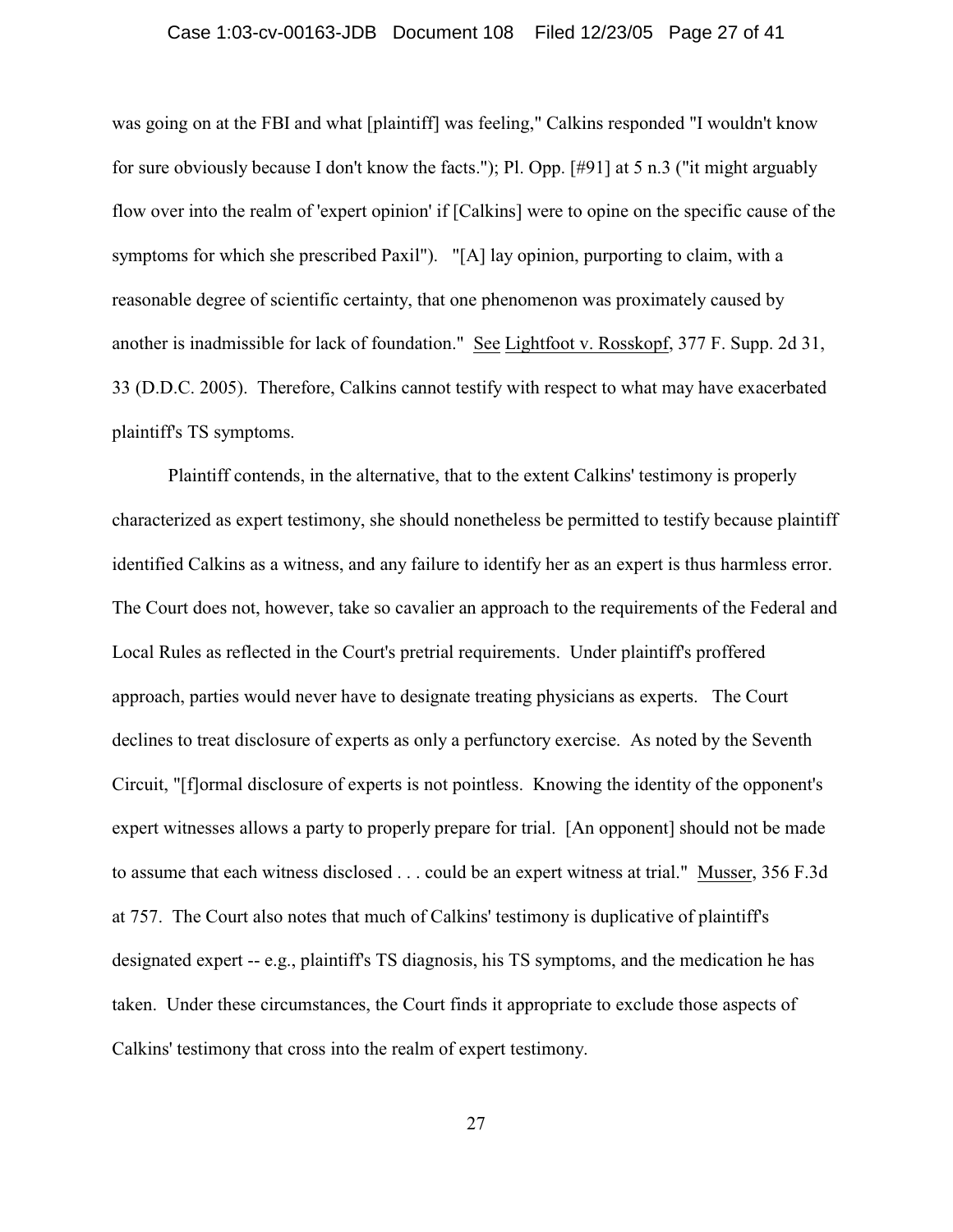## Case 1:03-cv-00163-JDB Document 108 Filed 12/23/05 Page 28 of 41

To recap, the only part of Calkins' testimony that is potentially admissible lay witness testimony under Rule 701 is (1) her observation of plaintiff's symptoms and (2) the information she communicated to the FBI. The Court next considers defendants' contention that this evidence should nonetheless be excluded because it lacks relevance to the sole issue remaining in the case -- retaliation. The Court agrees with plaintiff that whether and how symptoms corresponded chronologically with events at work (to be testified to by other witnesses) is probative of whether plaintiff suffered damages caused by the reassignment. Proximity in time is one relevant fact in determining causation.

With respect to Calkins' communications to the FBI, the relevance is less transparent. Plaintiff asserts that this testimony will rebut defendants' proffered legitimate nondiscriminatory reason for the reassignment decision -- i.e., that plaintiff stated that he hated his direct supervisor, Feyerherm, and defendants believed that he would thus be happier in another office. Plaintiff seeks to challenge defendants' credibility on this point by presenting evidence that Calkins had informed plaintiff's supervisors that Clonadine, medication used to treat plaintiff's TS symptoms, causes increased irritability. Based on this testimony, plaintiff would argue to the jury that plaintiff's complaints about Feyerherm could not reasonably have been understood as a desire to transfer out of the Forensics Studio. The Court has reservations about the persuasive value of such testimony, but it may, in combination with other evidence, support plaintiff's case for pretext. For example, plaintiff has stated that, upon hearing of the reassignment, he immediately protested the decision, further indicating he would not, as defendants reason, be happier in

28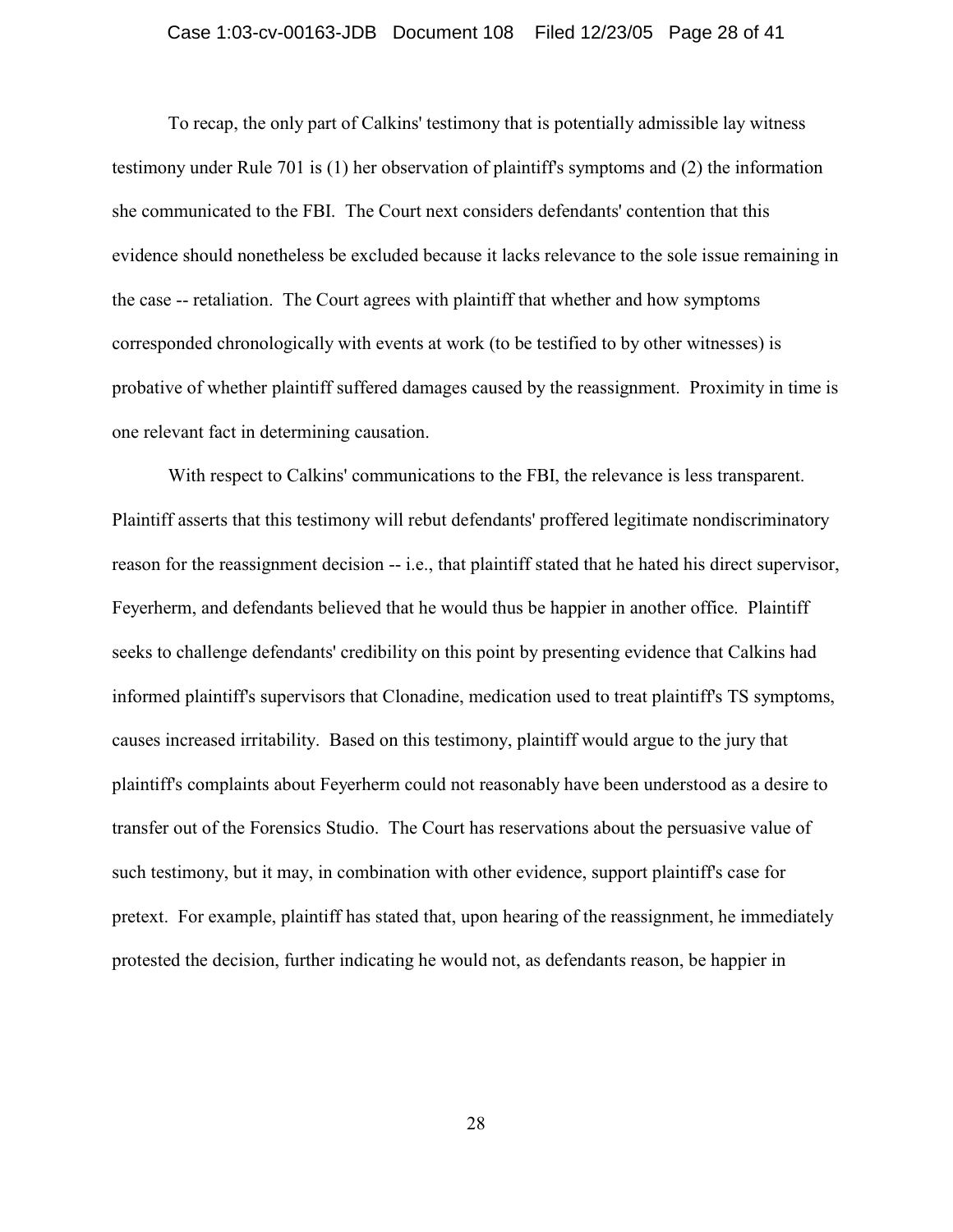another office. See Bell, 2005 WL 691865, at \*17. Therefore, the Court will not exclude this part of Calkins' testimony on relevance grounds.<sup>14</sup>

## **2. Dr. Anthony Rostain**

## **a. Disclosure Requirement Under Rule 26(a)(2).**

Defendants seek to exclude Rostain's testimony regarding TS -- in particular, the

emotional harm and associated injuries plaintiff allegedly suffered as a result of the reassignment

-- on the ground that Rostain's Rule 26(a)(2) expert report does not identify any opinions

regarding a causal relationship between the reassignment and plaintiff's alleged injuries. In the

alternative, defendants seek to exclude Rostain's testimony as failing to meet the reliability and

relevance requirements of Fed. R. Evid. 702 and Daubert.

The first issue can be quickly resolved by reference to Rostain's original and amended expert reports, which, on their face, identify his opinions as to causation. In the original report, served on defendants on December 5, 2003, Rostain stated:

The central importance of work for [plaintiff] cannot be underestimated. When things are not going well in the workplace, he has little to fall back on in the way of internal resources. His continuing conflicts with the FBI, particularly his reassignment to a subunit where he did not perform active shooting photography assignments, have caused him a significant amount of emotional pain and distress manifested by depressive feelings, intermittent anxiety, sleep problems, and worsening back pain. These were all significant enough for him to seek medication treatments (e.g., paroxetine, robaxin and increased clonadine) that, in

 $14$  In a footnote, plaintiff mentions that Calkins would also provide testimony to challenge the legitimacy of the FBI's decision to place plaintiff on a travel restriction because of his TS, referring to years pre-dating the unchallenged 2000 and 2001 travel restrictions. See Pl. Surreply at 8 n.10. Calkins' testimony on that subject is excluded because the Court has dismissed those claims. See Bell, 2005 WL 691865, at \*4. Plaintiff has failed to articulate a link between travel restrictions and the only claim now at issue -- the alleged retaliatory reassignment. Indeed, defendants have not relied on any travel restrictions as a justification for the reassignment, which makes those actions wholly irrelevant.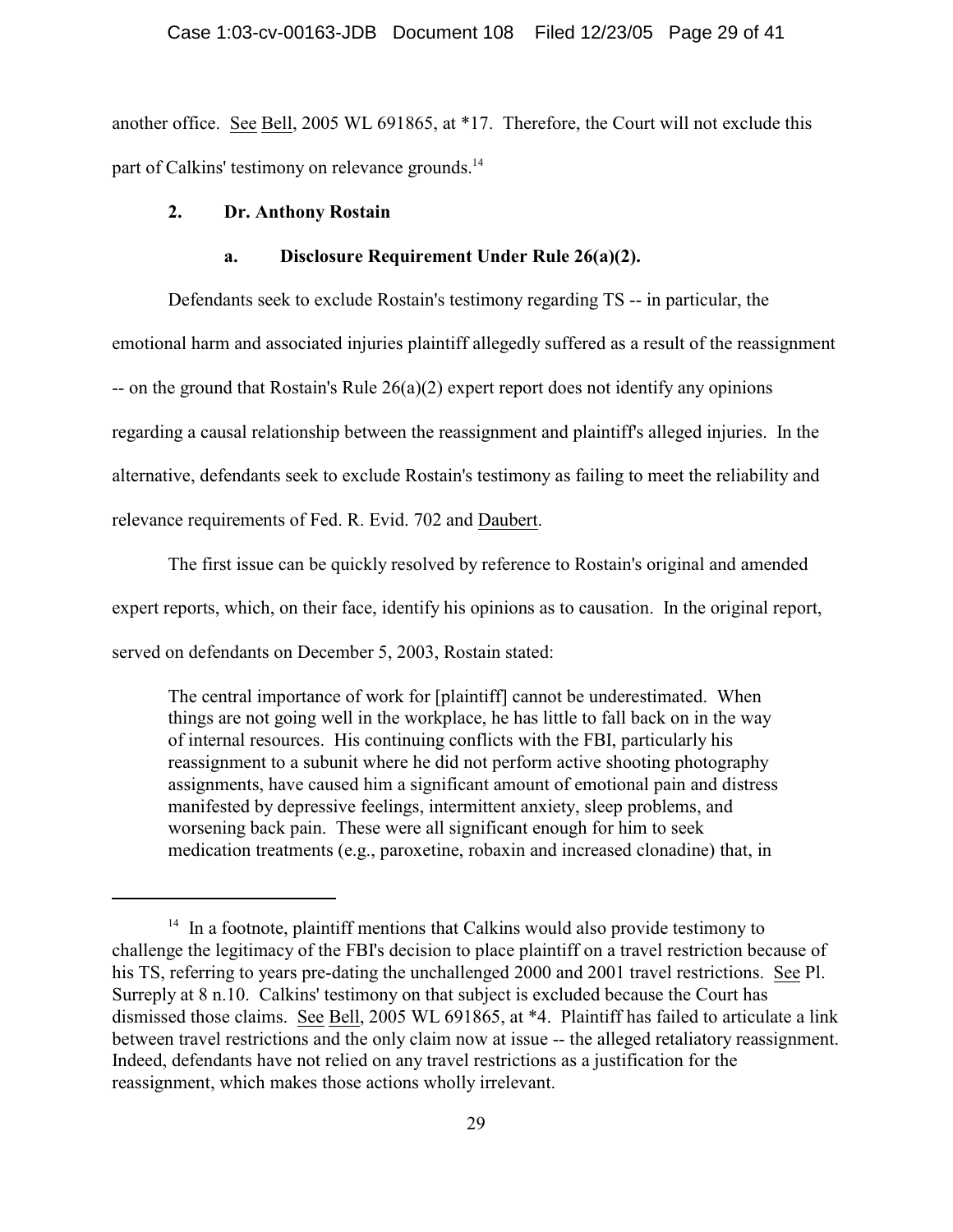turn, may have occasionally negatively affected his behavior, mood and thinking process.

Rostain Rule 26(a)(2) Report at 6 (Def.'s Mot. in Limine [#84], Ex. 3). Plaintiff then served an amended report on defendants in response to their request on December 31, 2003 for a more detailed report stating the basis of the opinion. The amended report provided further elaboration on Rostain's causation opinion:

[T]here is no doubt, in my opinion, that Mr. Bell has suffered severe emotional pain and some exacerbation of clinical symptoms as a result of what he perceived to be unfair treatment by his supervisors at the FBI, in particular his removal from the Forensics Studio and reassignment to a different operating sub-component. The medical records and notes of his treating physician reflect that after this reassignment, Mr. Bell, for the first time, exhibited depression and increased obsessive-compulsive symptomatology to a degree that warranted prescription of additional medication (Paxil) to address those difficulties. These treatment notes also specifically reflect a contemporaneous relationship between this clinical development and the stress and frustration Mr. Bell was feeling in connection with his situation at work. In my interview with Mr. Bell, his severe level of distress over his lengthy reassignment away from the Forensic Studio and "shooting" photographic duties was also apparent.

Two points are especially important in this regard. First, stress typically has an impact on the severity of TS symptoms such as motor tics and obsessivecompulsive conduct. Mr. Bell reports an increase in the severity/frequency of his motor tics as well as increased obsessive-compulsive tendencies in the aftermath of his reassignment by the FBI, and this is consistent with the pathology of his disease.

Second, the impairments from which Mr. Bell suffers, particularly his obsessive-compulsive personality traits and Asperger's Syndrome, play a role in the extent of his emotional suffering. . . . Mr. Bell's photography is the consuming interest and activity in his life. He is devoted to his work to an obsessive degree, and has little else in his life that affords him satisfaction, enjoyment, or egosupport. . . . Consequently, to take Mr. Bell's status and work as a "shooting photographer" away from him in his job at the FBI was an extremely severe blow to his psychological well-being and caused him a level of emotional pain far beyond what would likely have been experienced by other less obsessive individuals in similar circumstances. Mr. Bell suffered especially severe emotional pain as a result of his removal from the Forensic Studio . . . because the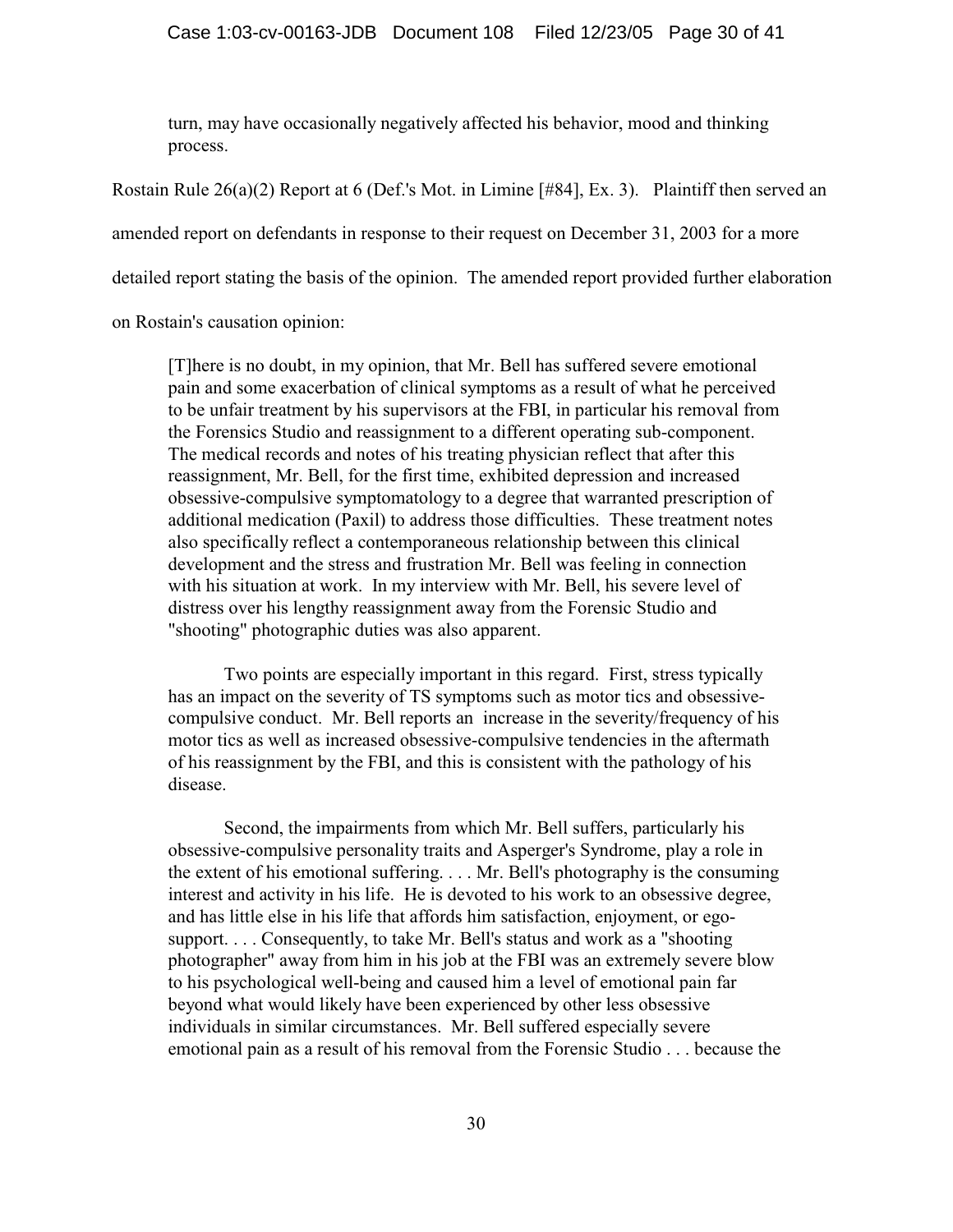## Case 1:03-cv-00163-JDB Document 108 Filed 12/23/05 Page 31 of 41

status and activity of being a "shooting photographer" was and is central to Mr. Bell's life and being.

See Rostain Amended Report at 12-13 (Pl. Opp. [#91], Ex. 2). The original December 2003 report, as supplemented on or about February 5, 2004, plainly sets forth the basis for Rostain's opinion that the reassignment caused plaintiff's damages.

Defendants' contention that the supplementation may not cure deficiencies in the original report is incorrect. Rule 26(e) authorizes supplementation, and the facts presented here indicate that supplementation was timely, coming only a month after defendants' request and two months after service of the original expert report. Indeed, the amended report was a direct response to defendants' request for a further explanation of the basis for Rostain's opinion. A party using an expert may "submit supplements to the report in response to assertions by opposing experts that there are gaps in the expert's chain of reasoning." See Miller v. Pfizer, Inc., 356 F.3d 1326, 1332 (10th Cir. 2004). Of course, there may be factors warranting against supplementation, such as the expiration of the discovery deadline or an attempt by a party to wholly "rework [a] damages claim" or "change the substance of their contentions." See Dag Enterprises, Inc. v. Exxon Mobil Corp., 226 F.R.D. 95, 110 (D.D.C. 2005). The amended report here fills gaps in Rostain's original reasoning, consistent with the theory proffered in the original report, in response to defendants' request, and based on facts already known to the parties through written discovery and depositions. Therefore, the Court concludes that the amended report is properly considered in determining whether plaintiff complied with the requirement to disclose the basis of his expert opinion on causation.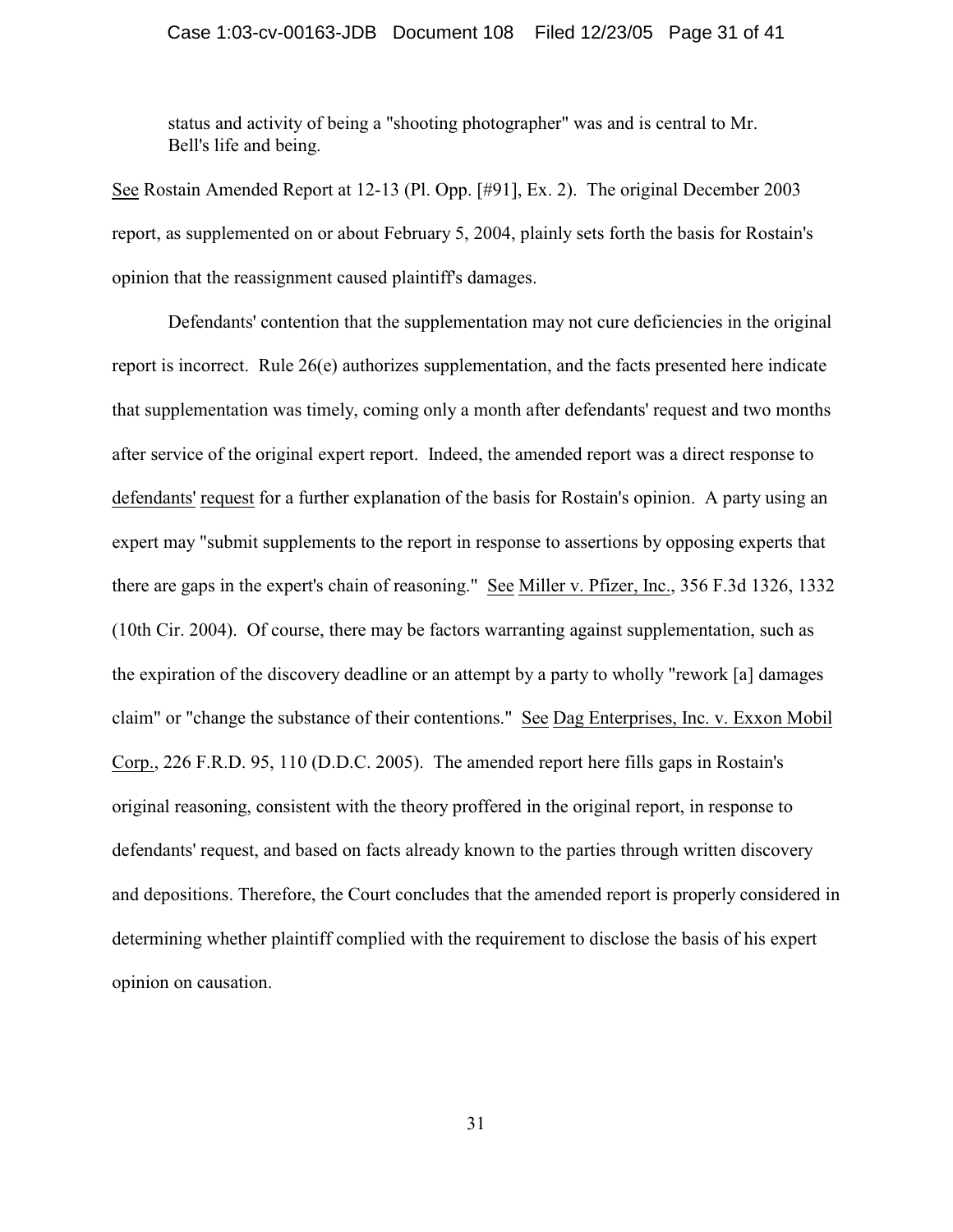## **b. Reliability and Relevance under Fed. R. Evid. 702**

Defendants also move to exclude the testimony of Rostain on the ground that the testimony is not reliable or relevant because it fails to consider alternative causes of plaintiff's mental and emotional injuries, and thus fails to meet the requirements of Fed. R. Evid.  $702<sup>15</sup>$  as interpreted in Daubert v. Merrell Dow Pharm., 509 U.S. 579 (1993). The Daubert standard requires a two-prong analysis that centers on evidentiary reliability and relevance. See Meister v. Med. Eng'g Corp., 267 F.3d 1123, 1127 (D.C. Cir. 2001).<sup>16</sup> Under the reliability prong, a court must determine whether the expert testimony is based on "scientific knowledge," that is, "derived by the scientific method" and "supported by appropriate validation -- i.e., 'good grounds,' based on what is known." Id. (quoting Daubert, 509 U.S. at 590). Thus, as the term "scientific knowledge" suggests, the testimony must be "ground[ed] in the methods and procedures of science," and constitute "more than subjective belief or unsupported speculation." Ambrosini v. Labarraque, 101 F.3d 129, 133 (D.C. Cir. 1996) (quoting Daubert, 509 U.S. at 590). Under the

 $^{15}$  Fed. R. Evid. 702 states: "If scientific, technical, or other specialized knowledge will assist the trier of fact to understand the evidence or to determine a fact in issue, a witness qualified as an expert by knowledge, skill, experience, training, or education, may testify thereto in the form of an opinion or otherwise, if  $(1)$  the testimony is based upon sufficient facts or data, (2) the testimony is the product of reliable principles and methods, and (3) the witness has applied the principles and methods reliably to the facts of the case."

 $16$  Defendant has not requested a Daubert hearing, and the Court finds that resolution of this issue does not require one. See Kumho Tire Co. v. Carmichael, 526 U.S. 137, 152-53 (1999) (holding that a trial court has "latitude in deciding how to test an expert's reliability, and to decide whether or when special briefing or other proceedings are needed to investigate reliability") (emphasis in original). Where, as here, the expert report, affidavits, and depositions provide the necessary information, and the matter is not unusually complex or novel, a hearing is unnecessary. Cook v. Sheriff of Monroe County, 402 F.3d 1092, 1113 (11th Cir. 2005) ("Daubert hearings are not required but may be helpful in complicated cases involving multiple expert witnesses") (citations and quotations omitted); Oddi v. Ford Motor Co., 234 F.3d 136, 154 (3d Cir. 2000) (Daubert hearing not required where depositions and affidavits of experts provided information sufficient to resolve the issue).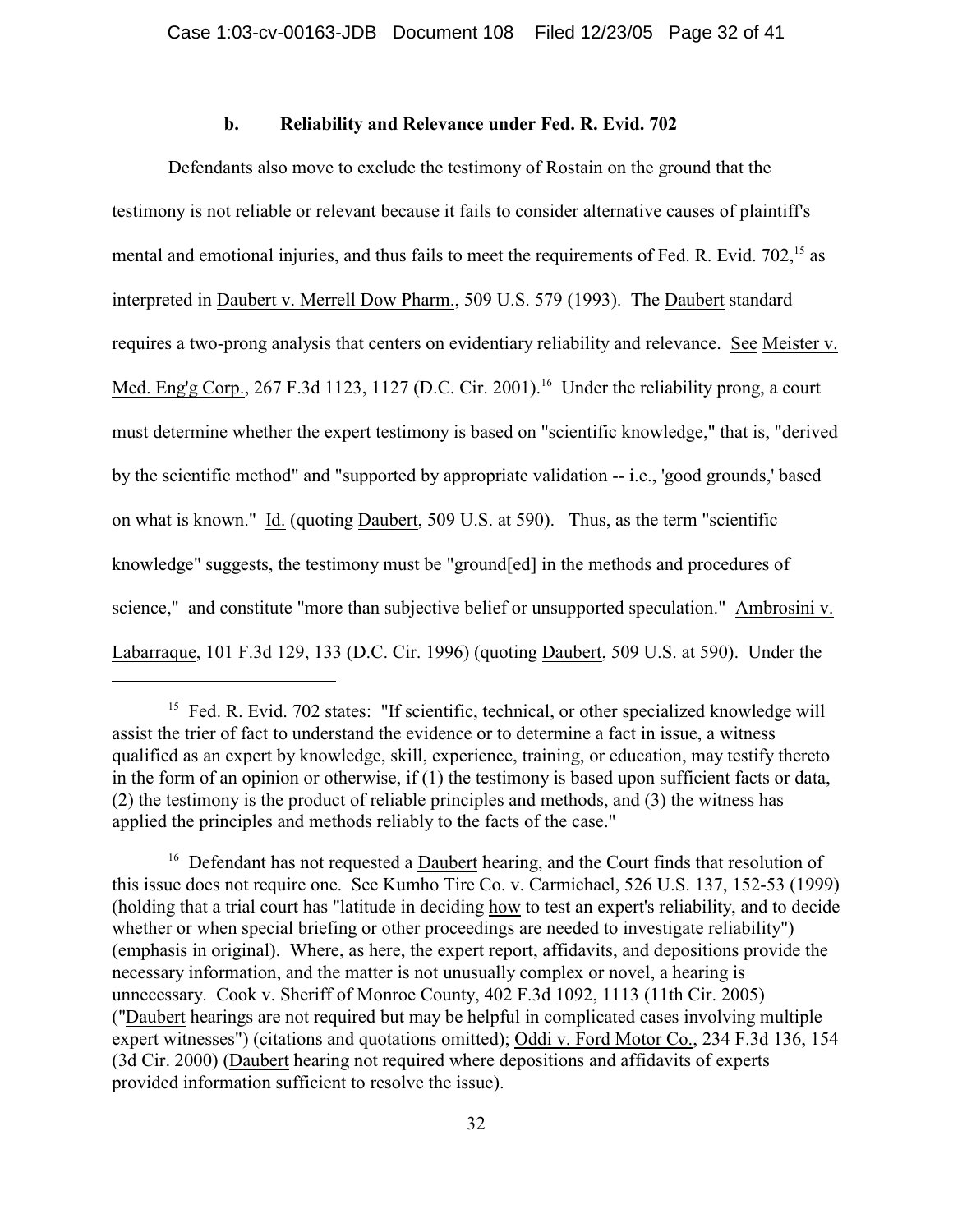## Case 1:03-cv-00163-JDB Document 108 Filed 12/23/05 Page 33 of 41

relevance prong, a court must determine whether the testimony "will assist the trier of fact to understand or determine a fact in issue." Meister, 267 F.3d at 1127.

The crux of defendants' Daubert motion is that Rostain did not conduct an independent investigation to rule out alternative or contributing sources of the emotional injury (and associated exacerbation of TS) that plaintiff allegedly suffered as a result of the reassignment. Defendants contend that the law of this Circuit requires elimination of alternative causes of injury -- a methodology referred to as "differential diagnosis" or "differential analysis" -- to establish causation, citing Ambrosini, 101 F.3d at 141. Defendants further challenge the reliability of Rostain's testimony based on his lack of experience with adult patients and an alleged weak informational foundation -- by defendants' account, only a 1.5 hour interview and a few questionnaires, all conducted three years after plaintiff's reassignment.

A review of the case law makes clear, however, that differential diagnosis is not required to establish causation in this Circuit; rather, it is only one permissible method for establishing causation, typically in product liability cases -- and even then, only where other evidence establishes a nexus between the product in question and the injury. See Raynor v. Merrell Pharm., Inc., 104 F.3d 1371, 1376 (D.C. Cir. 1997) ("Although we found testimony ruling out alternative causes admissible in Ambrosini II, 101 F.3d at 139-40, that testimony on specific causation had legitimacy only as follow-up to admissible evidence that the drug in question could in general cause birth defects.") (emphasis in original); Ambrosini, 101 F.3d at 140-41 (holding expert testimony admissible where it relied, in part, on a differential analysis ruling out alternative sources of plaintiff's injury, where epidemiological studies also indicated causal nexus); see also Meister, 267 F.3d at 1129 (rejecting plaintiff's expert testimony on differential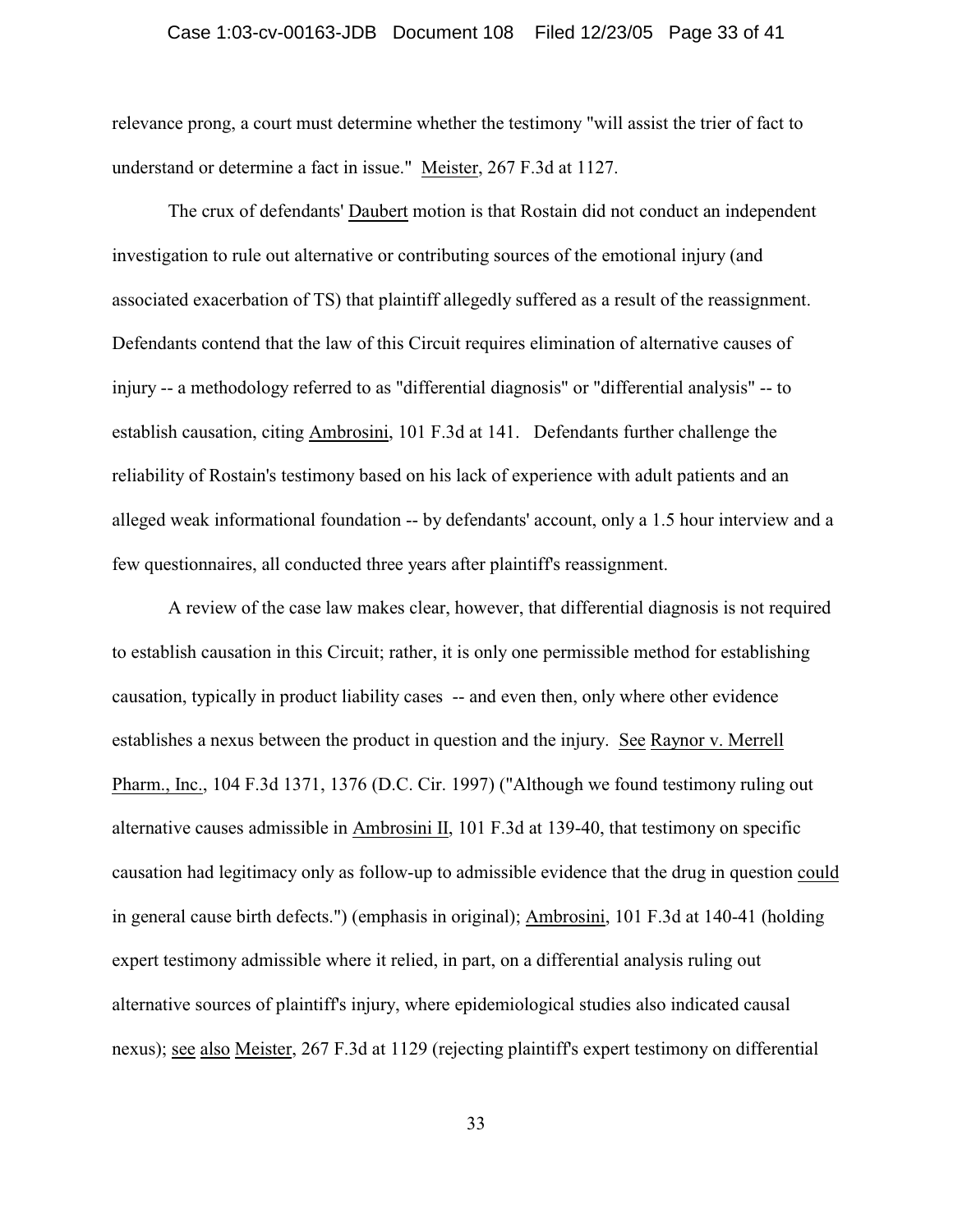## Case 1:03-cv-00163-JDB Document 108 Filed 12/23/05 Page 34 of 41

analysis to eliminate alternative causes of injury from breast implants because expert failed to show any nexus between plaintiff's symptoms and implants). Even where expert testimony on differential analysis has been admitted in support of causation, this Circuit has held that the failure to eliminate several possible causes "goes to the weight rather than the admissibility of [the] testimony." Ambrosini, 101 F.3d at 140; Lakie v. SmithKline Beecham, 965 F. Supp. 49, 57 (D.D.C. 1997) ("[A]n expert must not eliminate each and every possible alternative cause. This is especially true when a plaintiff can establish general causation, or a definitive "link" between the causative agent and the condition it allegedly produced.").

This is not to say that alternative potential causes of a plaintiff's injuries are irrelevant. Indeed, alternative causes are relevant to the scope of a plaintiff's injuries, in particular, where damages relate to mental anguish and emotional pain and suffering -- injuries which rarely have only a single cause. Lewis, 793 F.3d at 363. Plaintiff concedes as much. However, expert testimony may not be excluded simply because multiple psychological stresses may have contributed to a plaintiff's pain and suffering. See Jenson v. Eveleth Taconite Co., 130 F.3d 1287, 1297-99 (8th Cir. 1997) (reversing lower court exclusion of expert testimony addressing emotional injuries where lower court justified exclusion based on experts' failure to distinguish between causal effect of "multiple psychological stresses"); see also Webb v. Hyman, 861 F. Supp. 1094, 1114 (D.D.C. 1994) (admitting expert testimony on psychological injury, even though other factors in plaintiff's life could have contributed to her psychological injuries, because testimony would assist the trier of fact in assessing injury issue and a "substantial" cause standard had no basis in law). There may be cases where an expert's disregard of alternative causes is so extreme as to warrant exclusion of his testimony as unreliable. See Munafo v.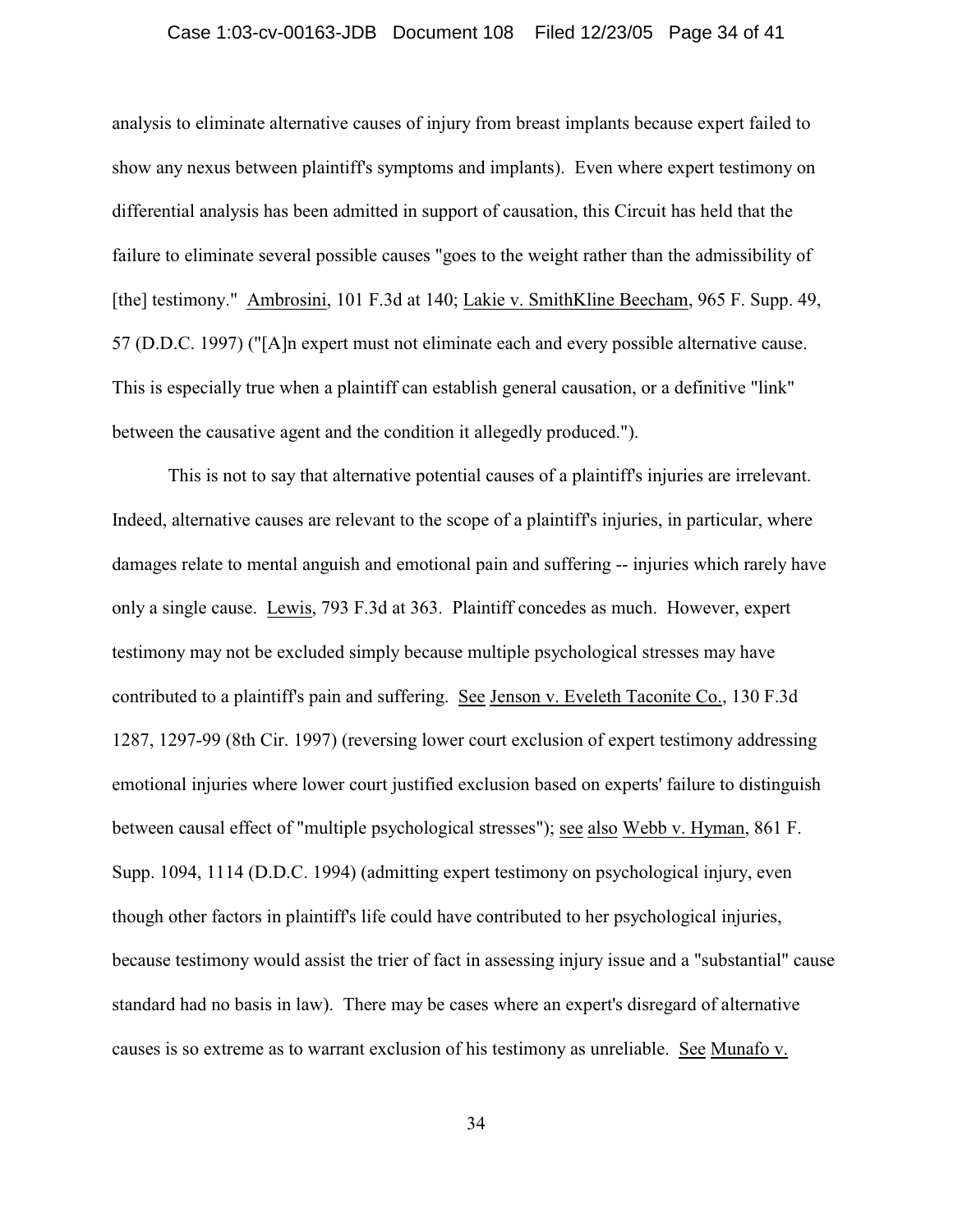Metro. Transp. Auth., 2003 WL 21799913, at \*19 (E.D.N.Y 2003) (excluding expert testimony where witness "utterly failed to investigate or even inquire as to how [other] factors may have contributed to his depression," including divorce, other failed relationships, murder of parents, and familial history of chemical imbalance). But this Circuit has given no indication that elimination of plausible alternative causes is a per se threshold requirement for the admission of expert testimony on causation.

With these standards in mind, the Court considers whether Rostain's testimony satisfies the reliability prong of the Daubert analysis -- that is, whether the testimony is based on scientific knowledge, rather than speculation. Rostain, a neuropsychiatrist treating children, adolescents, and adults, is an Associate Professor at the University of Pennsylvania School of Medicine and Director of Education for its Medical School Department of Psychiatry. See Rostain Curriculum Vitae (Pl. Opp. [#91], Ex. 6); Rostain Amended Report at 1. He completed his adult psychiatry training at the Hospital of the University of Pennsylvania from 1985 to 1987, and is also a specialist in the field of pediatric neuropsychiatry. Rostain Amended Report at 1. He has presented dozens of clinical lectures on neuropsychiatry throughout the world since early 2000 on both adult and pediatric neuropsychiatry, including a workshop on "Cutting Edge Management of Tourette's Syndrome and Its Comorbidities" at the 2004 Annual Meeting of the American Psychiatric Association. Id.; CV at 6-11. As of late 2004, he was treating over 40 TS patients -- 6 to 7 adults, 20 adolescents, and 20 children. Rostain Depo. at 33 (Pl. Opp. [#91], Ex. 3). Thus, to the extent that defendants object to Rostain as unqualified based on the characterization of Rostain as a pediatrics specialist, the objection is unfounded. Indeed, an expert's "significant stature and expertise" may be treated as "circumstantial evidence as to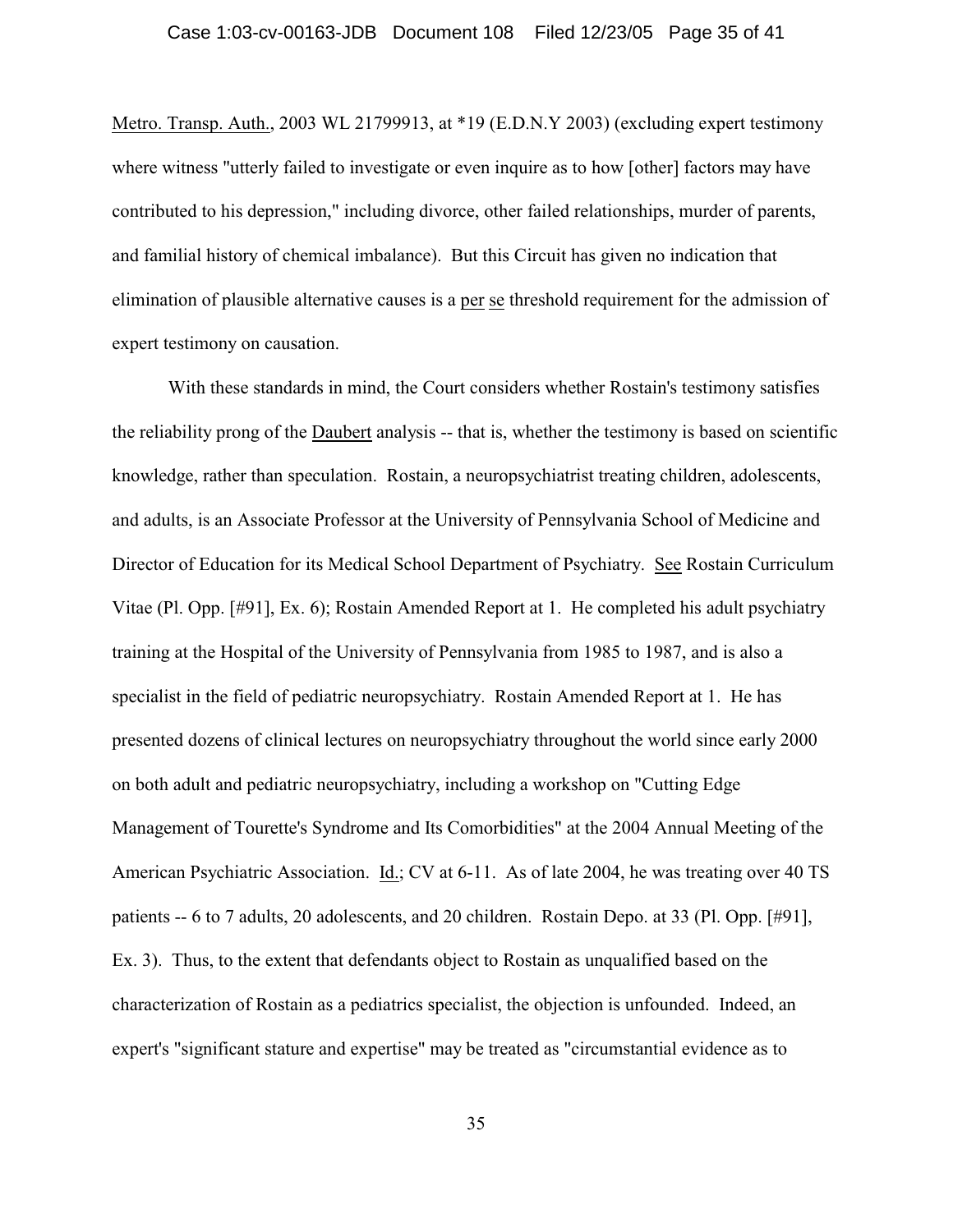whether [he] employed a scientifically valid methodology or mode of reasoning." Ambrosini, 101 F.3d at 140.

As to methodology, plaintiff argues that Rostain's opinions are reliable because they are based on the traditional tools used by a neuropsychiatrist to make an assessment of a patient: a personal interview, a medical record review, clinical rating scales, and background facts of past symptoms, behaviors, and experiences. Defendants do not dispute that these tools are the appropriate ones for rendering an expert opinion, and the case law suggests that this is, indeed, the type of methodology employed to form a reliable psychiatric opinion. See United States v. Finley, 301 F.3d 1000, 1006, 1008 (9th Cir. 2000) (appropriate psychology methodology includes "a history of the patient, consisting of family, vocational, educational, medical, and legal histories, the observation of the patient's behavior, and the administration of standard psychological tests"); Skidmore v. Precision Printing and Packaging, 188 F.3d 606, 618 (5th Cir. 1999) (psychiatrist expert testimony regarding cause of plaintiff's post-traumatic stress disorder and depression was admissible where he "testified to his experience, to the criteria by which he diagnosed [plaintiff], and to standard methods of diagnosis in his field").<sup>17</sup> Defendants instead

<sup>&</sup>lt;sup>17</sup> It has often been noted that **Daubert** discussed four factors that a court may consider in evaluating scientific validity: (1) whether the theory or technique can be or has been tested; (2) whether the theory or technique has been subjected to peer review and publication; (3) the method's known or potential rate of error; and (4) whether the theory or technique finds general acceptance in the relevant scientific community. See, e.g., Ambrosini, 101 F.3d at 133-34. Daubert emphasized, however that the inquiry is a "flexible one," and that the four enumerated factors are not intended to be a definitive checklist. Id. In Kumho, the Supreme Court reiterated that these factors "may or may not be pertinent in assessing reliability, depending on the nature of the issue, the expert's particular expertise, and the subject of his testimony." 526 U.S. at 150-51 (citations and quotations omitted). Neither defendants nor plaintiff explain how the four-factor test would apply here. Both presume that the type of data analyzed is important and that comprehensive consideration of data in rendering a diagnosis or opinion is required. This is (continued...)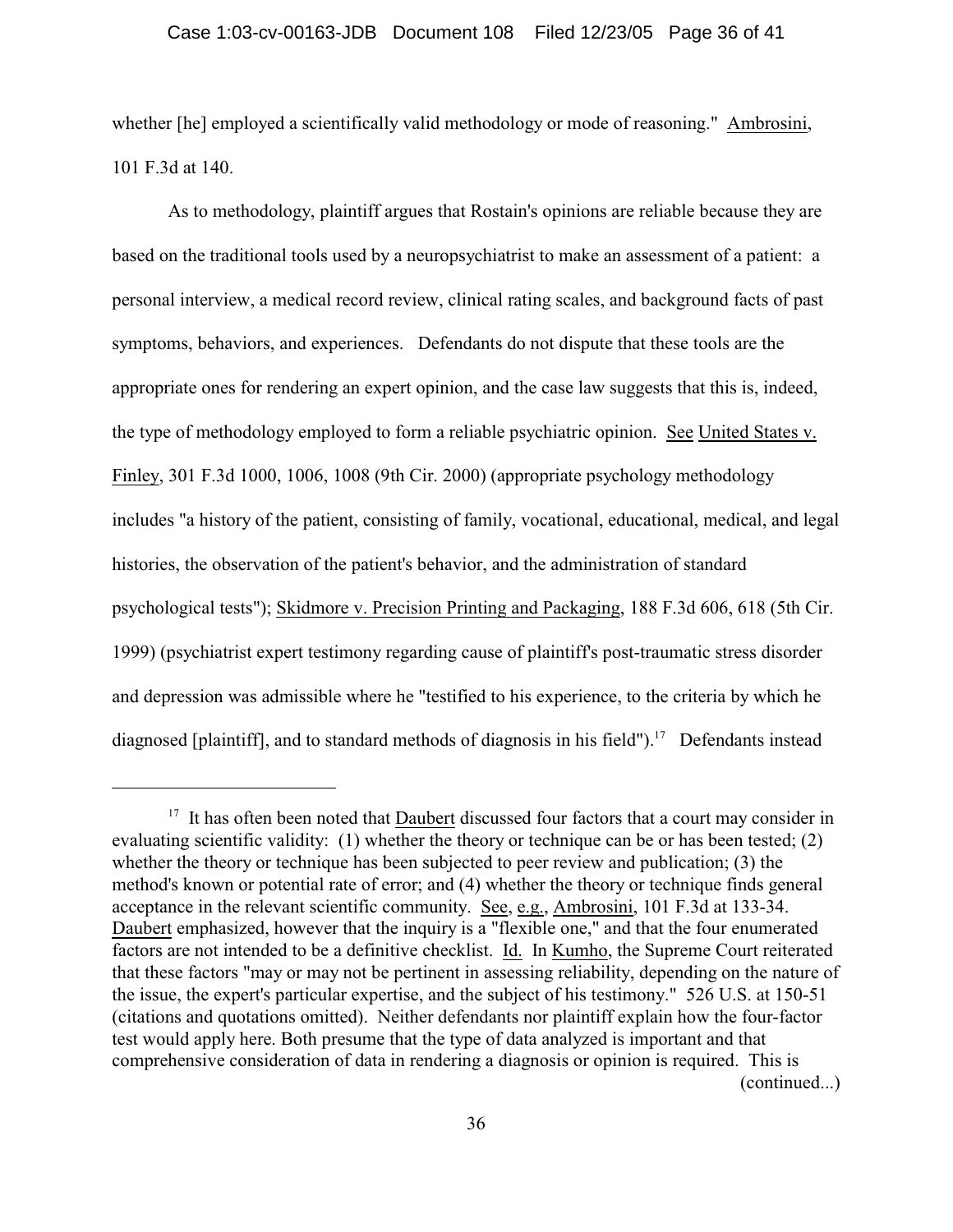## Case 1:03-cv-00163-JDB Document 108 Filed 12/23/05 Page 37 of 41

focus on the limited nature of the interview (1.5 hours), suggesting that it provides an inadequate factual basis for a reliable opinion, and, more significantly, that Rostain did not go far enough in ruling out other potential causes of plaintiff's emotional distress.

After a review of the amended report, the Court finds that Rostain gathered sufficient factual information to form a reliable opinion. The report states that he relied on multiple sources of significant data, not solely the 1.5 hour interview of plaintiff. He lists these as:

- 1. Psychiatric interview, neuropsychological screening test and clinical rating scales and questionnaires administered to Mr. Bell on  $10/1/03$ .<sup>18</sup>
- 2. Medical records from Mr. Bell's treating neurologist, Dr. Susan Calkins.
- 3. Excerpts from FBI disciplinary files pertaining to two incidents involving Mr. Bell.
- 4. Records from a complaint of discrimination filed with the EEO.
- 5. Phone interviews with Dr. Susan Calkins and with Mr. Bell's mother, Doris Bell.

Rostain Amended Report at 2. Other excerpts in the report show that Rostain is familiar with the 1992 sexual harassment charge and the 1999 solicitation arrest and related FBI disciplinary proceedings. Both the range and quality of the information are of the type routinely considered in the medical field, and of significance to the cause of plaintiff's alleged injuries in this case. Thus, the Court concludes that there is an adequate factual basis for Rostain's testimony, and that his basic approach to an assessment of Bell's emotional distress is consistent with accepted methodology in the relevant medical field.

 $17$ (...continued)

consistent with the case law discussed above, and the Court thus focuses its inquiry into reliability on these factors, rather than the factors described in Daubert.

 $18$  The clinical rating scales consisted of the NEO-PI for personality inventory, the Tic Symptom Self Report Scale, the Leyton Obsessional Scale, the SCID-II addressing obsessivecompulsive personality disorder, and a test referred to as the SCL-90 measuring a range of behaviors including unwanted thoughts and urges. Rostain Amended Report at 4.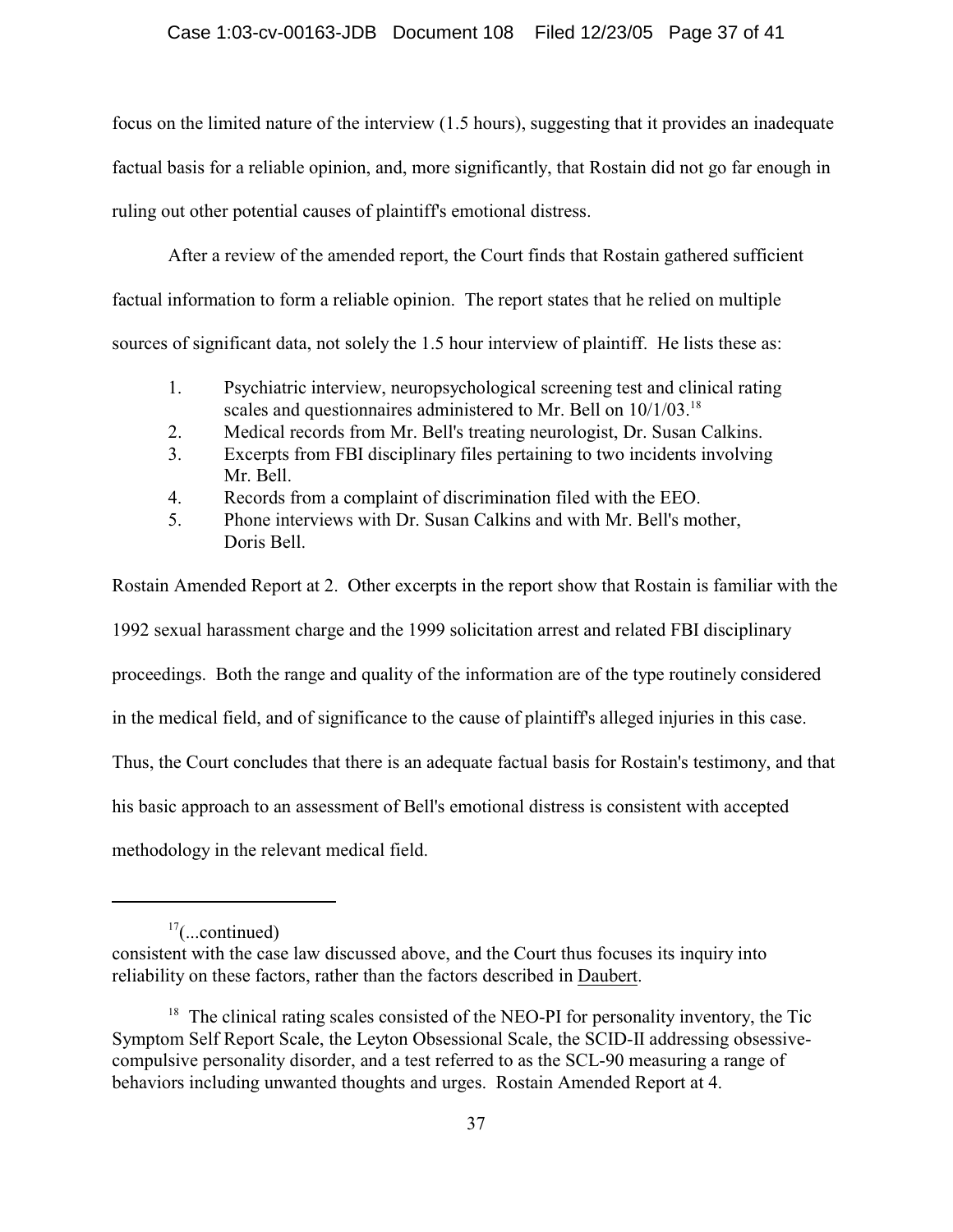## Case 1:03-cv-00163-JDB Document 108 Filed 12/23/05 Page 38 of 41

All that is left of defendants' objection, then, is the absence of an opinion from Rostain ruling out other stressors as the cause of plaintiff's emotional distress. However, as discussed above, there is no legal requirement that other sources of a plaintiff's emotional distress be eliminated in order to support a finding of causation. Jenson, 130 F.3d at 1297. More important is whether there is some etiology that would reveal the nexus between the event and the injury. See, e.g., Raynor, 104 F.3d at 1376. Rostain provides an explanation of causation in his amended report. In short, in Rostain's opinion, the obsessive compulsive aspect of plaintiff's TS symptoms have resulted in his devotion to photography to an obsessive degree, and an inability to gain satisfaction, enjoyment or ego-support from other interests or relationships. Amended Report at 13. Rostain thus concludes that to take away plaintiff's status and work as a shooting photographer has caused him a level of emotional pain far beyond what others would likely experience. Id.

Rostain does acknowledge other stressors in plaintiff's life, including the 1999-2000 FBI disciplinary proceedings against plaintiff. His anticipated testimony does not exclude these other events as contributing to plaintiff's emotional pain and suffering because he, in fact, agrees that any perceived unfair treatment at work contributes to some degree to plaintiff's suffering. Rostain Amended Report at 12 (describing severe emotional pain from "what [plaintiff] perceived to be unfair treatment by his supervisors," not limited to the reassignment). He concludes that the reassignment played a particularly significant role in plaintiff's injuries based on his knowledge of TS and obsessive-compulsive disorders and the information he gathered about the manifestation of these disorders in plaintiff, explaining that these disorders have led to shooting photography as central to plaintiff's life and well-being. Rostain Amended Report at 13.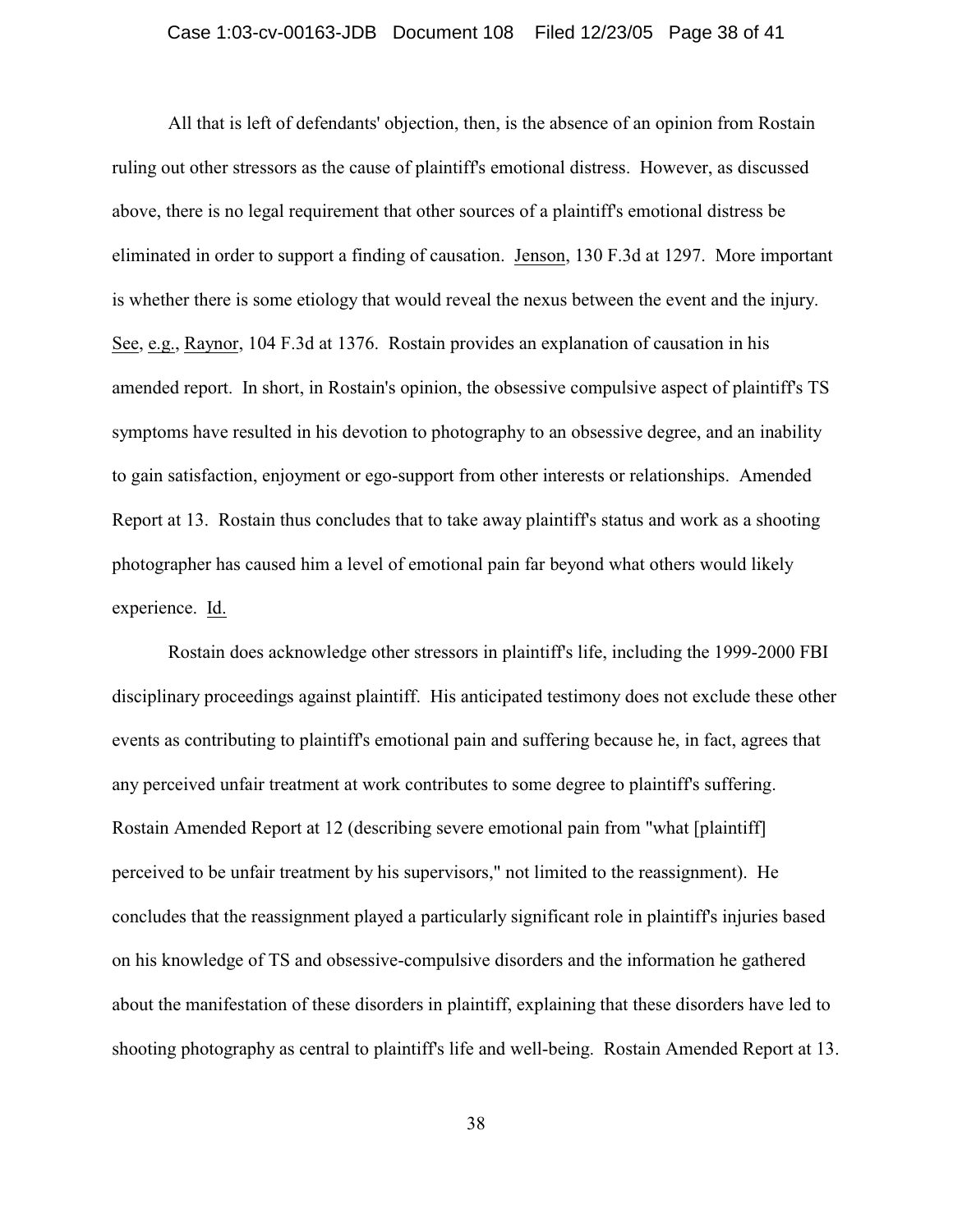#### Case 1:03-cv-00163-JDB Document 108 Filed 12/23/05 Page 39 of 41

Thus, to be removed from shooting photography duties caused plaintiff extreme emotional distress in Rostain's view. In light of these rational explanations -- which give due consideration to alternative causes of plaintiff's juries -- the Court concludes that Rostain's expert testimony is sufficiently reliable under the Daubert standard. That, of course, is an admissibility determination only. To the extent Rostain has not provided a more in-depth analysis of other potential causes, such failure goes to the weight and credibility of the evidence, to be determined by the trier of fact. See Ambrosini, 101 F.3d at 141. Defendants, presumably, will explore that issue further at trial. $19$ 

Turning to the second prong of Daubert -- relevance -- Rostain's testimony easily satisfies that requirement. This prong focuses on whether the evidence "will assist the trier of fact to understand or determine a fact in issue." Meister, 267 F.3d at 1127. The probative value of expert psychiatric or psychological proof regarding the cause of a plaintiff's depression and emotional distress is well-recognized. See Jenson, 130 F.3d at 1298; Nichols v. American Nat'l Ins. Co., 154 F.3d 875, 881 (8th Cir. 1998); Skidmore, 188 F.3d 617-18; Webb, 761 F. Supp. at 1114. The evidence proffered in this case clearly has such probative value and would assist the trier of fact in understanding plaintiff's claim for damages. It explains why an arguably neutral reassignment to a different subunit, unaccompanied by any demotion, might cause plaintiff to suffer unusually severe emotional distress, including depression and mental anguish.

 $19$  Defendants will have the opportunity to cross-examine Rostain on those other potential causes, and the jury will be given an appropriate instruction on assessing and weighing expert testimony as the parties already have agreed. See Joint Pretrial Statement at 30 (agreeing to Instruction 3.03 of the Standardized Civil Jury Instructions for the District of Columbia, which provides, inter alia, that "[y]ou may accept [the expert opinion] or reject it, or give it as much weight as you think it deserves, considering . . . the reasons given for the opinion, the expert's credibility, and all the other evidence in the case").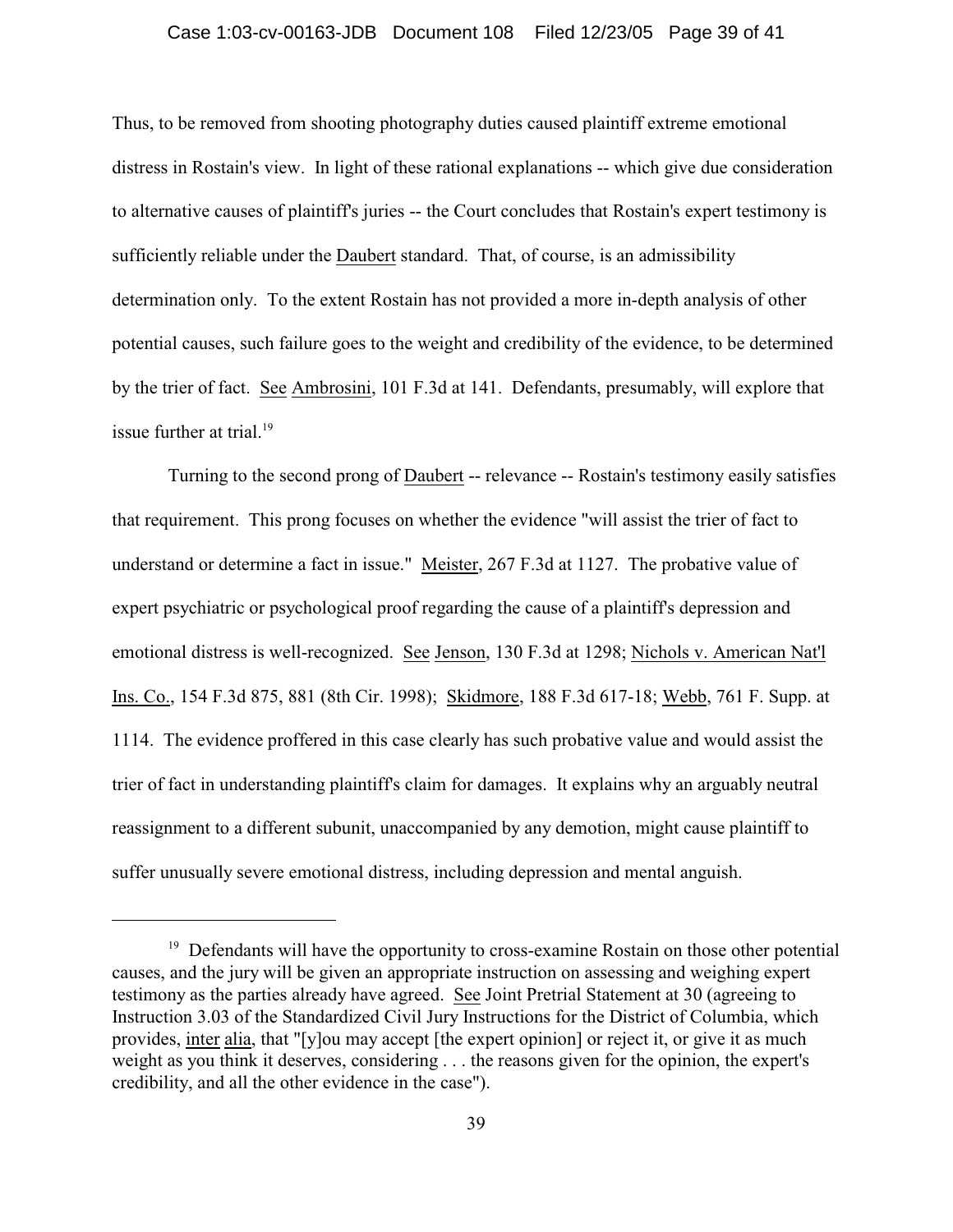#### **CONCLUSION**

For the foregoing reasons, the Court will grant in part and deny in part the motions in limine as follows:

(1) Defendants' motion to exclude evidence pertaining to the separate administrative finding of retaliation by Athena Varounis is granted.

(2) Defendants' motion to exclude the Holliday testimony is granted in part and denied in part. Holliday's testimony as to an atmosphere of retaliation or his fear of retaliation is excluded, as is his testimony on plaintiff's out-of-court statements; however, he will be permitted to testify as to the statements he made to plaintiff at their meetings on August 25, 2000, and October 5, 2000.

(3) Plaintiff's motion to exclude evidence pertaining to OPR proceedings is granted in part and denied in part. Evidence pertaining to the 1991-1992 OPR proceedings is excluded from trial, but evidence pertaining to the 1999-2000 proceedings is admissible for the purpose of proving that plaintiff's damages were not caused by the reassignment. (4) Defendants' motion to exclude expert testimony is granted in part and denied in part. Calkins' testimony pertaining to her personal observations of plaintiff's symptoms and her communications with the FBI will be admitted, but her testimony as to diagnosis and treatment will be excluded. Rostain's testimony will be admitted.

A separate order will be issued.

 /s/ JOHN D. BATES United States District Judge

Dated: December 23, 2005